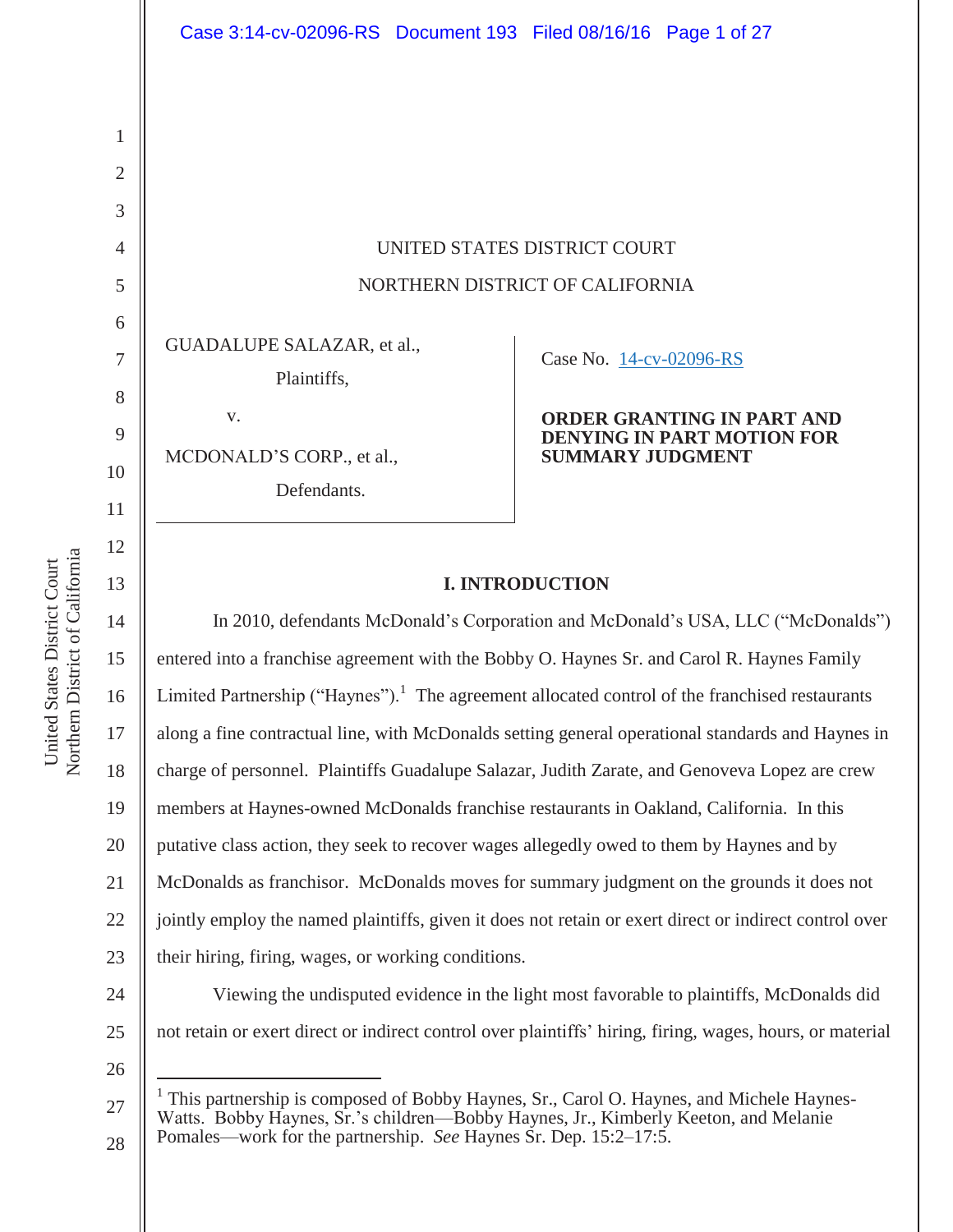2

3

4

5

6

7

8

9

15

United States District Court Northern District of California

Northern District of California United States District Court

16

17

18

19

20

21

22

working conditions. Nor did McDonalds suffer or permit plaintiffs to work, engage in an actual agency relationship, participate in a conspiracy, or aid and abet the alleged wage and hour violations. Summary judgment for McDonalds therefore is warranted as to those legal theories. The motion for summary judgment also will be granted as to plaintiffs' negligence claim. The motion must be denied in part, however, because plaintiffs' Labor Code claims may proceed under an ostensible agency theory. $2$ 

# **II. BACKGROUND**<sup>3</sup>

 McDonalds operates a system of restaurants that prepare, package, and sell a limited menu of value-priced foods. Like others in the industry, McDonalds adopted a franchise business model to drive the expansion of its products and services from coast to coast. Steinhilper Decl. ¶¶ 6–7. In 2010, McDonalds and Haynes entered into a franchise agreement permitting Haynes to operate restaurants in accordance with the "McDonald's System." *Id.* Exs. A, B. Haynes ultimately acquired eight McDonalds franchises in Oakland and San Leandro, California. *Id.*

 Plaintiffs Guadalupe Salazar, Judith Zarate, and Genoveva Lopez are crew members at McDonalds franchise restaurants operated by Haynes. On March 12, 2014, on behalf of themselves and a putative class, they brought suit to recover wages McDonalds allegedly failed to pay them in violation of California law. *See* Dkt. No. 1. They aver, among other things, managers edit or delete time recorded by the punch-in and punch-out system, require off-the-clock work, and fail to pay meal period, rest period, and mandated overtime compensation. First Amended Complaint ("FAC") ¶ 150. Plaintiffs specifically assert various claims under the California Labor Code as well as for negligence, violation of the Private Attorneys General Act ("PAGA"), Labor Code §§ 2698 *et seq.*, and violation of California's Unfair Competition Law ("UCL"), Cal. Bus. &

23

 $\overline{a}$ 

26

<sup>24</sup>  25 2 The motion will also be denied as to the derivative claims under the Private Attorneys General Act ("PAGA"), Labor Code §§ 2698 et seq., California's Unfair Competition Law ("UCL"), Cal. Bus. & Prof. Code §§ 17200 *et seq.*, and California Code of Civil Procedure § 1060, none of which were directly addressed by the parties.

<sup>27</sup>  3 The background section provides a general overview of the dispute. A more detailed analysis of the evidentiary record appears in the discussion below.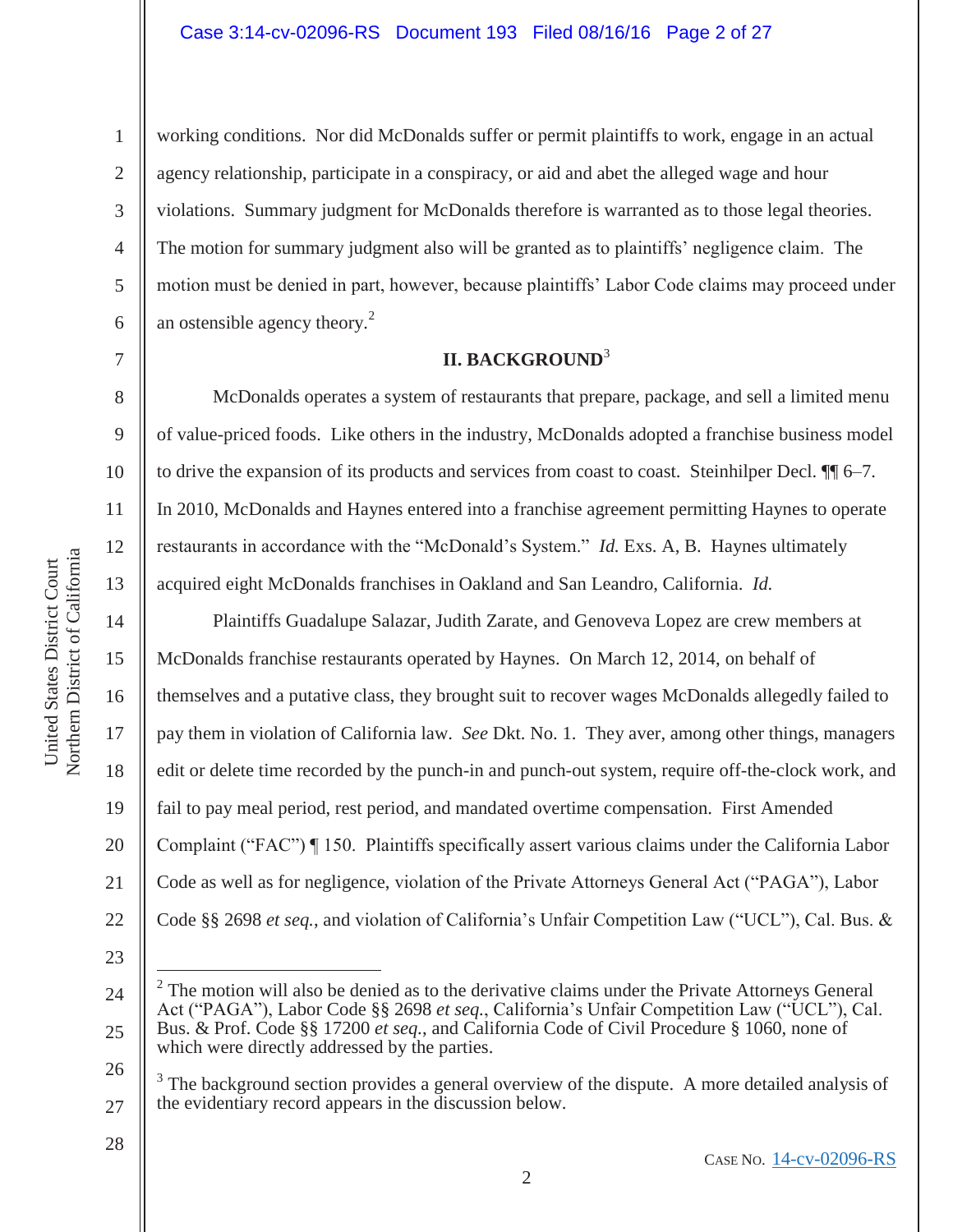Prof. Code §§ 17200 *et seq.*

1

2

3

4

5

6

7

8

9

10

11

12

13

14

15

16

17

18

19

 In May 2016, the parties stipulated to dismissal of McDonald's Restaurants of California, Inc. Dkt. No. 86. The remaining defendants—McDonald's Corporation and McDonald's USA, LLC—moved for summary judgment on plaintiffs' claims the same day. Dkt. No. 87.

#### **III. LEGAL STANDARD**

Summary judgment is proper "if the pleadings and admissions on file, together with the affidavits, if any, show that there is no genuine issue as to any material fact and that the moving party is entitled to judgment as a matter of law." Fed. R. Civ. P. 56(c). The purpose of summary judgment "is to isolate and dispose of factually unsupported claims or defenses." *Celotex v. Catrett*, 477 U.S. 317, 323–24 (1986). The moving party "always bears the initial responsibility of informing the district court of the basis for its motion, and identifying those portions of the pleadings and admissions on file, together with the affidavits, if any which it believes demonstrate the absence of a genuine issue of material fact." *Id*. at 323 (citations and internal quotation marks omitted). If it meets this burden, the moving party is then entitled to judgment as a matter of law when the non-moving party fails to make a sufficient showing on an essential element of the case with respect to which he bears the burden of proof at trial. *Id*. at 322–23.

20 21 22 23 24 The non-moving party "must set forth specific facts showing that there is a genuine issue for trial." Fed. R. Civ. P. 56(e). The non-moving party cannot defeat the moving party's properly supported motion for summary judgment simply by alleging some factual dispute between the parties. To preclude the entry of summary judgment, the non-moving party must bring forth material facts, *i.e*., "facts that might affect the outcome of the suit under the governing law." *Anderson v. Liberty Lobby, Inc*., 477 U.S. 242, 248 (1986). "Factual disputes that are irrelevant or unnecessary will not be counted." *Id.* The opposing party "must do more than simply show that there is some metaphysical doubt as to the material facts." *Matsushita Elec. Indus. Co. v. Zenith Radio*, 475 U.S. 574, 588 (1986).

26 27 The court must draw all reasonable inferences in favor of the non-moving party, including questions of credibility and of the weight to be accorded particular evidence. *Masson v. New* 

25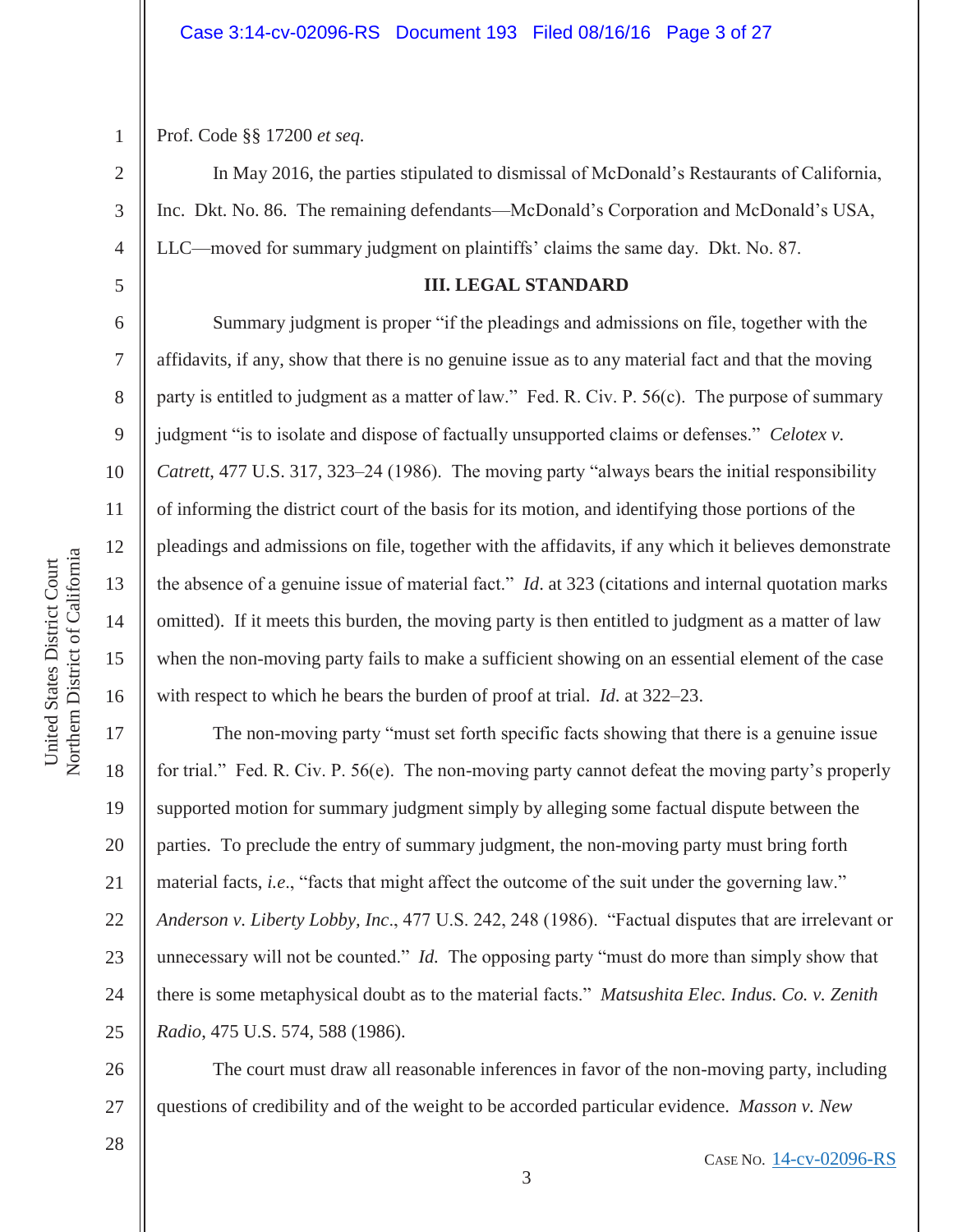2

3

4

5

6

7

8

9

10

11

12

13

14

*Yorker Magazine, Inc*., 501 U.S. 496 (1991) (citing *Anderson*, 477 U.S. at 255); *Matsushita*, 475 U.S. at 588 (1986). It is the court's responsibility "to determine whether the 'specific facts' set forth by the nonmoving party, coupled with undisputed background or contextual facts, are such that a rational or reasonable jury might return a verdict in its favor based on that evidence." *T.W. Elec. Serv. v. Pac. Elec. Contractors*, 809 F.2d 626, 631 (9th Cir. 1987). "[S]ummary judgment will not lie if the dispute about a material fact is 'genuine,' that is, if the evidence is such that a reasonable jury could return a verdict for the nonmoving party." *Anderson*, 477 U.S. at 248. However, "[w]here the record taken as a whole could not lead a rational trier of fact to find for the non-moving party, there is no 'genuine issue for trial.'" *Matsushita*, 475 U.S. at 587.

The 2010 amendments to Rule 56 clarified a party may request summary judgment "not only as to an entire case but also as to a claim, defense, or part of a claim or defense." Fed. R. Civ. P. 56 advisory committee's note to 2010 amendments. Courts may therefore dispose of less than an entire case or claim by granting what Rule 56 now refers to as partial summary judgment.

#### **IV. DISCUSSION**

15 16 17 18 19 20 21 22 23 24 The California Labor Code imposes the duty to pay minimum wages only upon employers. *Martinez v. Combs*, 49 Cal. 4th 35, 49 (2010). Accordingly, McDonalds is potentially liable for the asserted wage and hour claims only if it employs the named plaintiffs.<sup>4</sup> McDonalds asserts it does not employ the Haynes workers because it does not retain or exert direct or indirect control over their hiring, firing, wages, or working conditions. Plaintiffs insist McDonalds' contractual and economic power, coupled with its regular monitoring of Haynes' compliance with its standards, enables McDonalds to maintain operational control over all relevant workplace conditions. At bottom, the Franchise Agreement belies the first component of plaintiffs' argument, and the record belies the rest. McDonalds' operating standards protect brand identity and integrity, but exclude hiring, firing, and other personnel matters.

25

 $\overline{a}$ 

<sup>26</sup>  27 4 California courts have not resolved the scope of *Martinez*'s application to wage and hour claims arising outside of section 1194 of the Labor Code. *See Johnson v. Serenity Transp., Inc.*, 141 F. Supp. 3d 974, 995–96 (N.D. Cal. 2015). Courts have applied *Martinez* despite this uncertainty, as will be done here. *See id.* at 996 (collecting cases).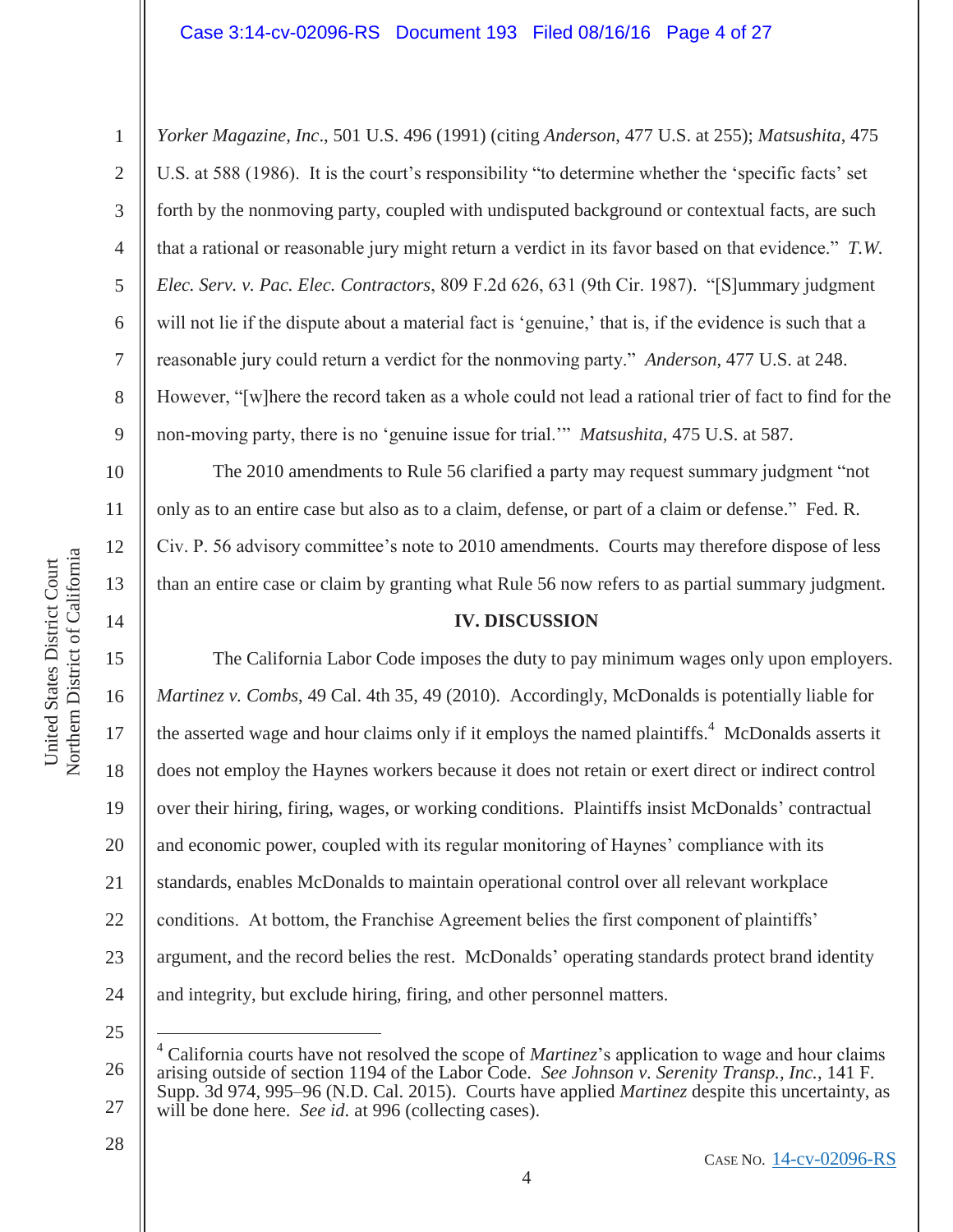#### Case 3:14-cv-02096-RS Document 193 Filed 08/16/16 Page 5 of 27

Plaintiffs' negligence claim also falls short under California's "new right-exclusive remedy" doctrine. *See Rojo v. Kliger*, 52 Cal. 3d 65, 79 (1990). Plaintiffs do raise a triable issue regarding the existence of an ostensible agency relationship, and thus the motion for summary judgment will be granted in part and denied in part.

5 6

7

8

9

10

11

12

13

14

15

United States District Court Northern District of California

Northern District of California United States District Court

16

17

18

19

20

21

22

23

24

1

2

3

4

# **A. Joint Employer Liability**

As a preliminary matter, the parties dispute the authority applicable to the determination of joint employer liability. They agree on one point—*Martinez v. Combs*, 49 Cal. 4th 35 (2010), supplies the analytical framework. They part company over the relevance of *Patterson v. Domino's Pizza, LLC*, 60 Cal. 4th 474 (2014).

 In *Martinez*, the California Supreme Court considered whether three seasonal agricultural workers directly employed by a strawberry farmer could hold liable for wage violations two produce merchants through whom the farmer sold strawberries. 49 Cal. 4th at 42. The court first found the term "employ" has three alternative definitions: "(a) to exercise control over the wages, hours or working conditions, *or* (b) to suffer or permit to work, *or* (c) to engage, thereby creating a common law employment relationship." *Martinez*, 49 Cal. 4th at 64.

 It then investigated the connections between the farmer, the merchants, and the agricultural workers, and concluded the merchants did not employ the workers under any of these definitions. *Id.* at 68–77. On the control side of the equation, the court noted the merchants could decide the amount of the advance paid to the farmer, and thereby indirectly control the farmer's ability to pay his workers. *Id.* at 71–72. Moreover, "[b]y ceasing to buy strawberries," the merchants could "force[] [the farmer] to lay off workers or to divert their labor to other projects." *Id.* at 69. Yet "any substantial purchaser of commodities might force similar choices on a supplier by withdrawing its business," so "[s]uch a business relationship, standing alone, d[id] not transform the purchaser into the employer of the supplier's workforce." *Id.* at 70.

25 27 Next, pursuant to the contract, the court noted merchants regularly sent field representatives to communicate with the workers and confirm the crops were of the quality required for purchase, marketing, and sale under the merchants' labels. *Id.* at 45–46. The court

5

26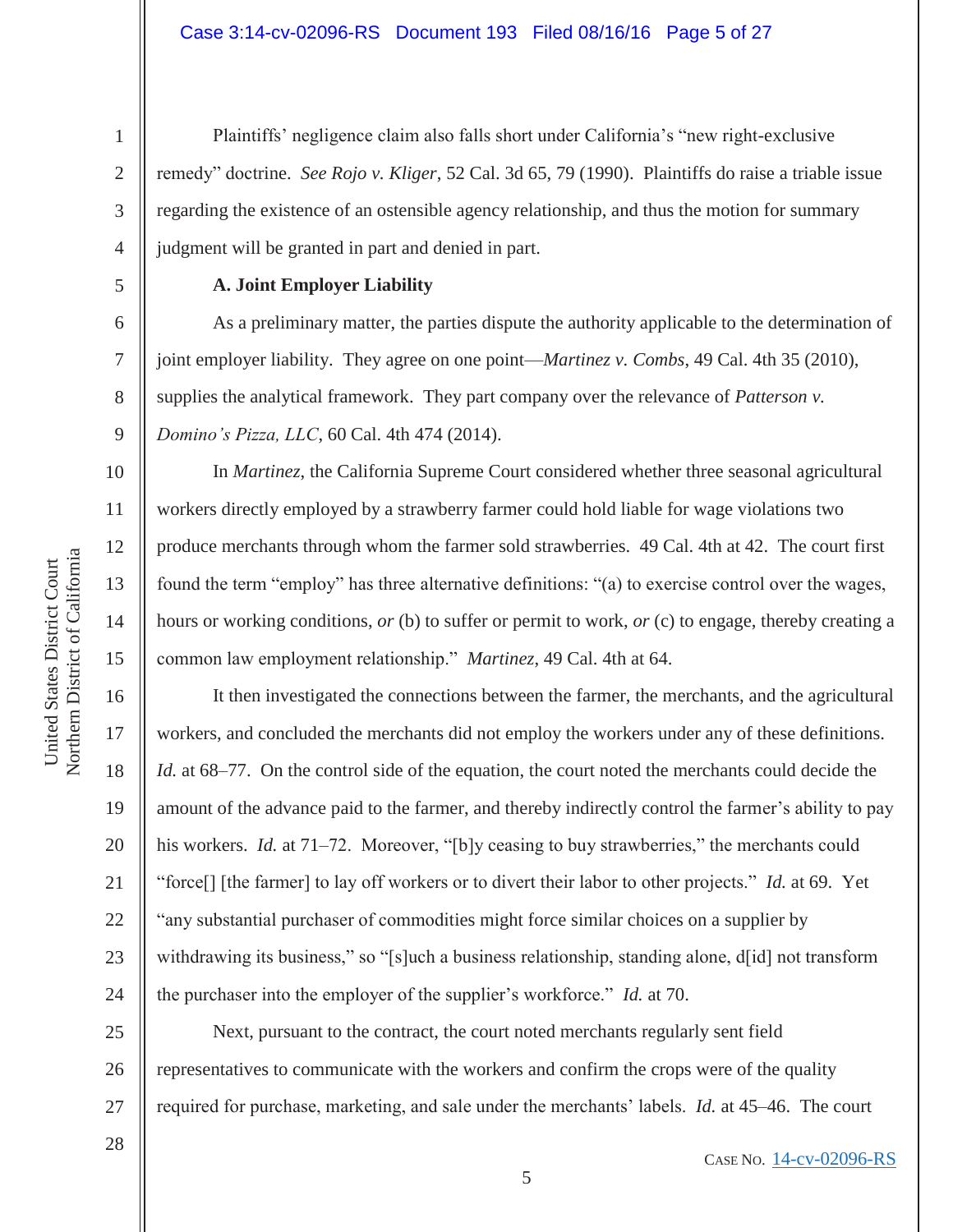#### Case 3:14-cv-02096-RS Document 193 Filed 08/16/16 Page 6 of 27

6 7 9

1

2

3

4

5

8

10

11

12

13

14

15

16

17

28

found these activities did not transform the merchants into the workers' joint employers because there was no evidence the workers "viewed the field representatives as their supervisors or believed they owed their obedience to anyone but [the farmer] and his foremen." *Id.* at 76. In other words, the farmer alone employed the workers because he "decided which fields to harvest on any given day," *id.* at 43, "hired and fired his employees, trained them when necessary, told them when and where to report to work, when to start, stop and take breaks, provided their tools and equipment, set their wages, paid them, handled their payroll and taxes, and purchased their workers' compensation insurance." *Id.* at 45.

 While plaintiffs would stop with the decision in *Martinez* and ignore the analysis in *Patterson* as inapposite, a distorted view of operative law would be the result. In *Patterson*, issued four years after *Martinez*, the California Supreme Court decided the question: "whether a franchisor may be considered an 'employer' who is vicariously liable for torts committed by someone working for the franchisee." 60 Cal. 4th at 492. The decision is instructive because it elucidates the common law definition of employment in the franchisor context, *id.* at 499, and the common law definition is incorporated as a component of the test articulated in *Martinez*. Not just that, the opinion focuses on the idiosyncracies of the franchising relationship, and denigrates reliance on the court's older decisions, "none of which concerned franchising." *Id.* at 493.

18 19 20 21 22 23 24 25 26 27 The plaintiff in *Patterson* was harassed by her supervisor while working for a Domino's franchisee, and argued the franchisor was vicariously liable for the workplace harassment. *Id.* at 477. The court concluded the "imposition and enforcement of a uniform marketing and operational plan cannot *automatically* saddle the franchisor with responsibility for employees of the franchisee." *Id.* Instead, the franchisor must "exhibit the traditionally understood characteristics of an 'employer' or 'principal;' i.e., it has retained or assumed a general right of control over factors such as hiring, direction, supervision, discipline, discharge, and relevant dayto-day aspects of the workplace behavior of the franchisee's employees." *Id.* Thus, "the mere fact that the franchisor has reserved the right to require or suggest uniform workplace standards intended to protect its brand, and the quality of customer service, at its franchised locations is not,

Northern District of California Northern District of California United States District Court United States District Court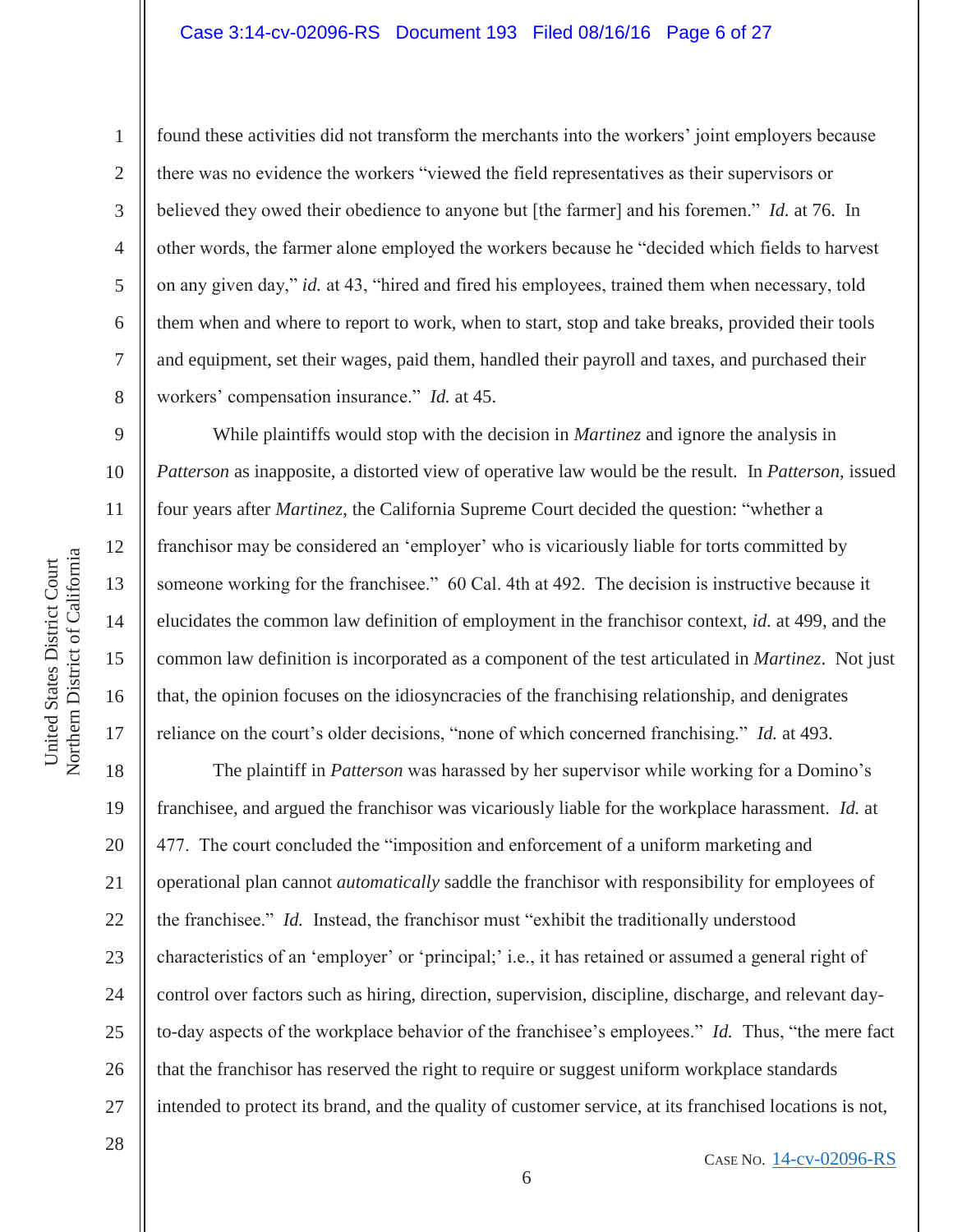standing alone, sufficient to impose 'employer' or 'principal' liability on the franchisor for statutory or common law violations by one of the franchisee's employees toward another." *Id.* at 498 n.21.

 Applying this standard, the court observed the franchise agreement permitted use of the "Domino's System" and required compliance with a separate Managers Reference Guide, *id.* at 484, which prescribed detailed standards and procedures, *see id.* at 478. "These standards were vigorously enforced through representatives of the franchisor who inspected franchised stores." *Id.* at 478. Stores were rated on "customer orders, food preparation, product packaging, employee uniforms, and store cleanliness." *Id.* at 486. Domino's also provided "an orientation program for new employees on the store's computer system, i.e., the 'PULSE' system," *id.* at 482, which was a "comprehensive sales and accounting program that Domino's required franchisees to buy and use in their stores," *id.* at 482 n.2. As a practical matter, the franchisee felt he always had to say "yes" to Domino's representatives, *id.* at 485, as franchisees who did not follow the suggestions were "out of business very quickly," *id.* at 506.

 On the other hand, the contract "described the parties as 'independent contractors,' regardless of any training or support on Domino's part." *Id.* at 484. It also released Domino's from liability for any damages to any person or property arising directly or indirectly out of the operation of the franchise. *Id.* The contract further stated the parties had no principal-agent relationship, and Domino's disclaimed any relationship with the franchisee's employees. *Id.* On this record, the court found Domino's "had no right or duty to control employment or personnel matters for [the franchisee]." *Id.* at 501.

22 23 24 25 26 27 The "parties' characterization of their relationship in the franchise contract is not dispositive," however, so the court proceeded to examine the record. *Id.* at 501. Perhaps most important, there was "essentially uncontradicted evidence that the *franchisee* made day-to-day decisions involving the hiring, supervision, and disciplining of his employees." *Id.* at 478. The record also revealed the franchisee "imposed discipline consistent with his *own* personnel policies, declined to follow the ad hoc advice of the franchisor's representative[s], and neither expected nor

28

1

2

3

4

5

6

7

8

9

10

11

12

13

14

15

16

17

18

19

20

21

CASE NO. 14-cv-02096-RS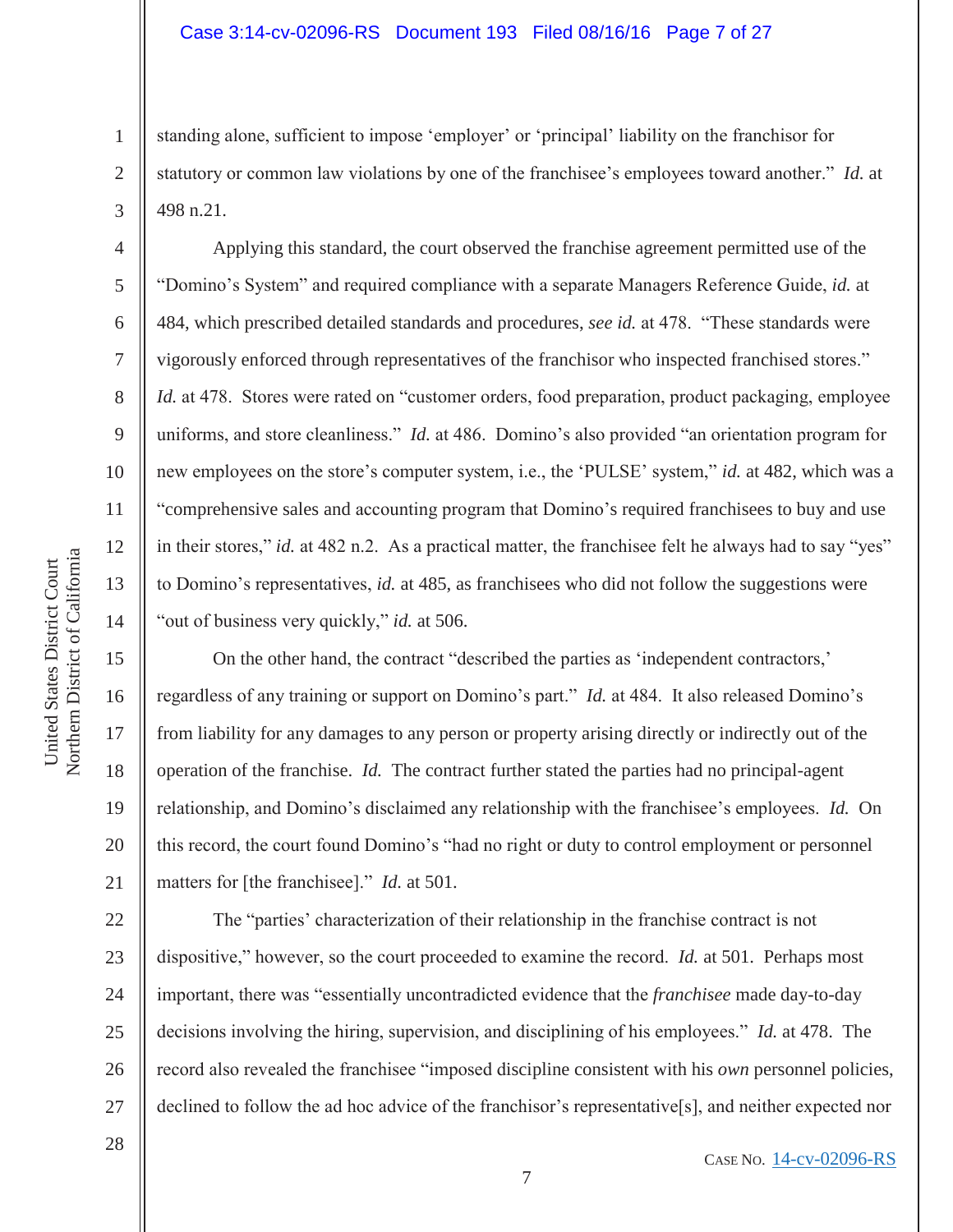# Case 3:14-cv-02096-RS Document 193 Filed 08/16/16 Page 8 of 27

sustained any sanction for doing so." *Id.* at 479 (emphasis added). As "Domino's lacked the general control of an 'employer' or 'principal' over relevant day-to-day aspects of the employment and workplace behavior of the [franchisee's] employees," *id.* at 499, the court concluded there was "no basis on which to find a triable issue of fact that an employment or agency relationship existed," *id.* at 503.

 Plaintiffs correctly observe *Patterson* involved a claim under California's Fair Employment and Housing Act. The franchisor's liability, however, depended on whether it was an "employer" of the franchisee's employees, which was examined using "traditional common law principles of agency and respondeat superior." *Id.* at 499. Given these principles supply the "proper analytical framework . . . for franchising generally," it is appropriate to look to *Patterson*'s analysis for guidance. *Id.*

12

13

14

15

United States District Court Northern District of California

Northern District of California United States District Court

16

17

18

19

1

2

3

4

5

6

7

8

9

10

11

# **B. Joint Employer Status Under** *Martinez* **Prong 1**

 Under prong one of the *Martinez* three prong definition, an entity employs a worker if it "directly or indirectly, or through an agent or any other person . . . exercises control over the[ir] wages, hours, or working conditions."<sup>5</sup> IWC Order § 2; *Martinez*, 49 Cal. 4th at 64. The strawberry farmer in *Martinez* supplies helpful guidance for applying this standard. Under the terms of his contract, he alone employed his workers, and in practice, he "decided which fields to harvest on any given day," *id.* at 43, "hired and fired his employees, trained them when necessary, told them when and where to report to work, when to start, stop and take breaks, provided their

 $\overline{a}$ 

- 27 "McDonald's strength as a franchisor").
- 28

<sup>20</sup> 

<sup>21</sup>  22 23 24 25 26 5 In *Ochoa v. McDonald's Corporation*, 133 F. Supp. 3d 1228 (2015)—a case virtually identical to this one—the court observed "this language is potentially quite broad in scope," but found "California courts have circumscribed it by denying employer liability for entities that may be able to influence the treatment of employees but lack the authority to *directly* control their wages, hours or conditions." *Id.* at 1233 (emphasis added). Plaintiffs insist *Ochoa* erred by limiting "employer" to entities with "authority to directly control the [workers'] wages, hour or conditions" and in finding it "dispositive" that the franchisee made the final hiring, firing, wage, and staffing decisions, without regard to the franchisor's involvement and indirect control. Opp'n at 3:19 n.4. In any event, the court in *Ochoa* proceeded to examine the aspects of indirect control highlighted by the plaintiffs. *See, e.g.*, *Ochoa*, 133 F. Supp. 3d at 1236 ("[I]t is clear that McDonald's has the ability to exert considerable pressure on its franchisees."). It simply found them insufficient in light of the examples provided in *Martinez* and *Patterson*. *See id.* (rejecting arguments based on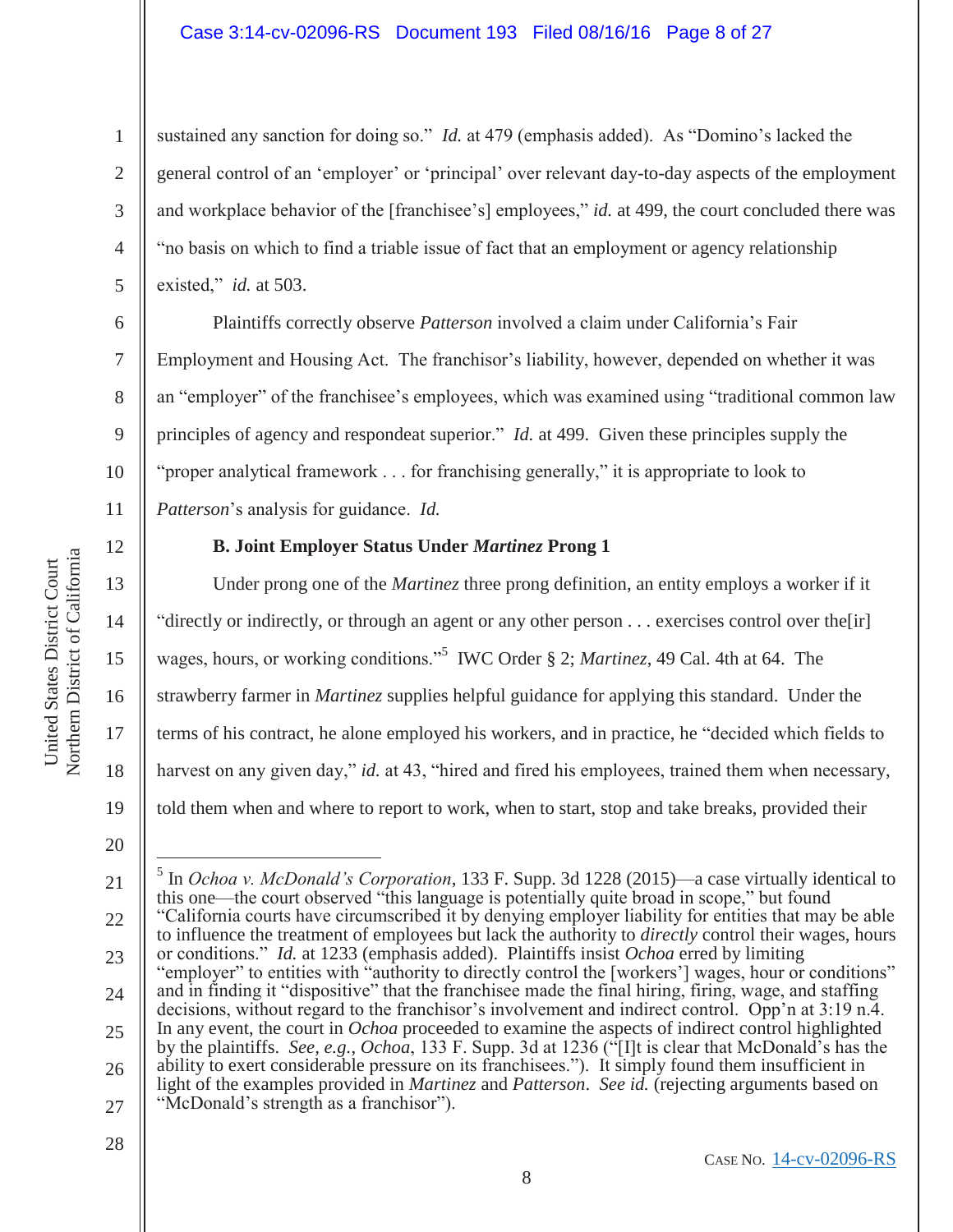tools and equipment, set their wages, paid them, handled their payroll and taxes, and purchased their workers' compensation insurance," *id.* at 45.

 Plaintiffs set forth a great deal of evidence in an attempt to distinguish this case from *Martinez*. They argue principally that McDonalds retains a contractual right of control, and *indirectly* controls working conditions by articulating optional standards and subsequently conducting graded visits. At the end of the day, however, several crucial facts cannot reasonably be disputed: (1) McDonalds did not directly or indirectly retain the right to control employment or personnel matters at the Haynes restaurants; (2) McDonalds is not involved in hiring Haynes employees; (3) McDonalds is not involved in disciplining Haynes employees; (4) McDonalds is not involved in setting work schedules or dispensing specific work assignments; (5) McDonalds is not involved in determining when to provide rest breaks or meal periods; (6) McDonalds does not set the rates of pay or dispense pay to Haynes employees; (7) restaurant managers oversee Haynes employee training; (8) Haynes runs its own orientations; (9) Haynes is free to reject (and did reject) business advice it receives from McDonalds consultants; (10) plaintiffs went to Haynes with questions and concerns about their jobs; and (11) Haynes, not McDonalds, purchased workers' compensation insurance. In light of these facts, as discussed in detail below, and the guidance provided in *Martinez*, McDonalds did not exercise direct or indirect control over plaintiffs' wages, hours, or working conditions.

#### *1. Franchise Agreement*

20 21 22 23 27 The parties mutually agree Haynes is an "independent contractor responsible for all obligations and liabilities of, and for all loss or damage to, the Restaurant and its business." Franchise Agreement ("FA") § 16. The contract also states "[Haynes] and McDonald's are not and do not intend to be partners, associates, or *joint employers* in any way and McDonald's shall not be construed to be jointly liable for any acts or omissions of [Haynes] under any circumstances." *Id.* (emphasis added). It further provides Haynes "shall have no authority, express or implied, to act as agent of McDonald's." *Id.* Finally, the only contractual provisions directed at labor issues require franchisees to "employ adequate personnel," FA § 12(g), purchase

28

Northern District of California Northern District of California United States District Court United States District Court

1

2

3

4

5

6

7

8

9

10

11

12

13

14

15

16

17

18

19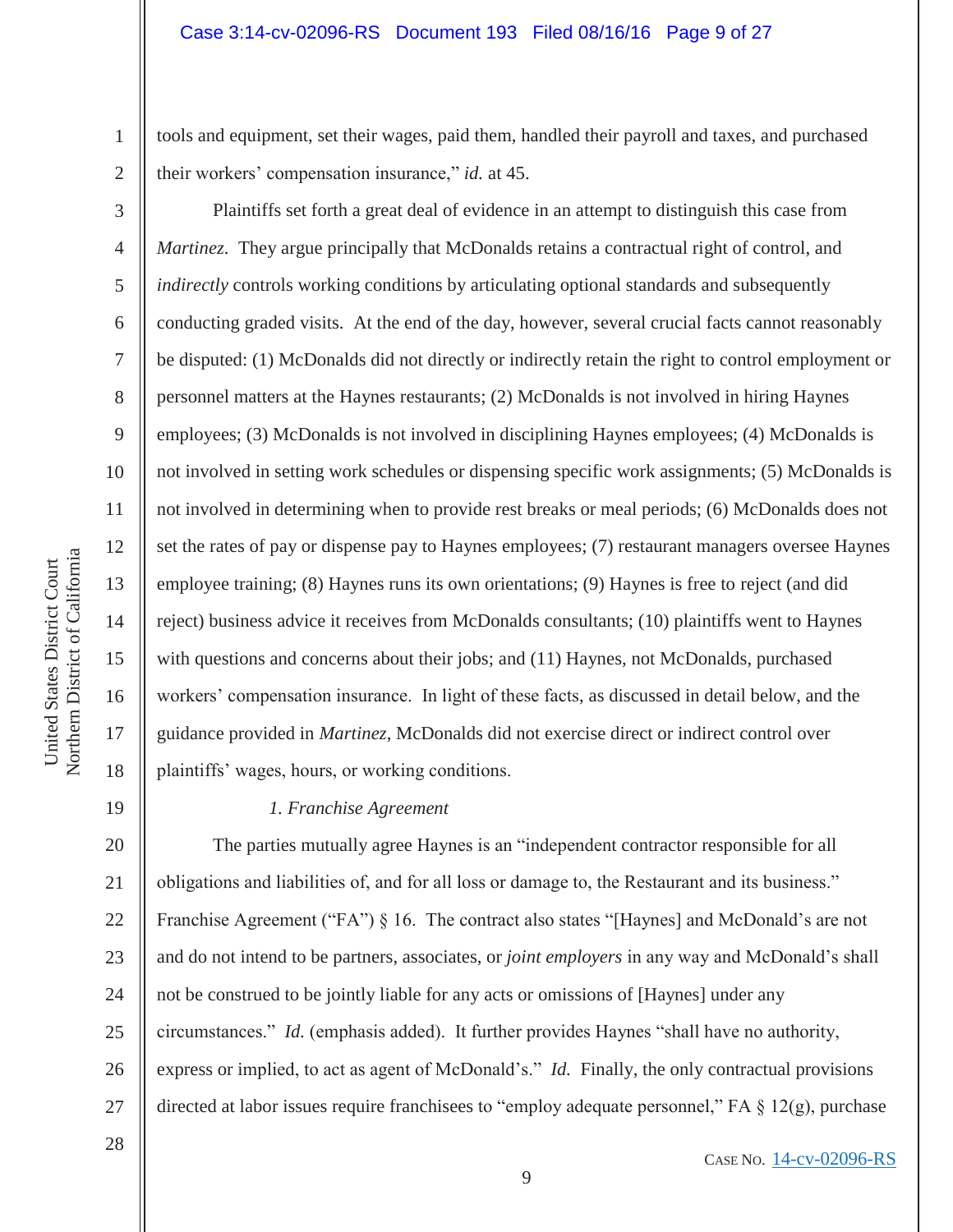workers' compensation insurance, *id.* §§ 17(a), (c), and to cause their employees "to (i) wear uniforms of such color, design, and other specifications as McDonald's may designate from time to time; (ii) present a neat and clean appearance; and (iii) render competent and courteous service to Restaurant customers," *id.* § 12(h). Applying *Martinez*, mindful of *Patterson*'s gloss, such policies are not problematic.

 Plaintiffs' contention that the agreement does not preclude the franchisor's direct involvement in personnel decisions is inconsistent with the undisputed facts. The agreement incorporates explicitly the McDonalds business manuals, and thus the Operations and Training ("O&T") manual. FA  $\S$  4. That manual provides that policies related to personnel practices, crew management and scheduling, and training are optional for franchisees. The "People" section states: "Franchisees are independent employers who make their own decisions and policies regarding employment-related matters pertaining to their employees. Franchisees may choose to use part, all, or none of the contents in these materials that will be helpful to them in operating their own McDonald's restaurants." Steinhilper Decl. Ex. C. The "Training" section provides: "Franchisees are independent employers and are solely responsible for hiring, assigning roles and responsibilities to, training, and advancing their employees. Franchisees should establish their own policies and may choose the information from this chapter that will be helpful to them in operating their business." *Id.* Ex. D. The "Crew Management and Scheduling" chapter provides: "Subsidiaries, affiliates, and licensees establish their own human resources policies and may choose the information from this chapter that will be helpful to them in operating their businesses." *Id.* Ex. E. In short, the franchise agreement is clunkier than in *Martinez*, as franchisees must "adopt and use" a manual that provides them with complete autonomy over personnel decisions. Nonetheless, it strongly evinces Haynes has complete discretion over "the selection, hiring, firing, supervision, assignment, direction, setting of wages, hours, and working conditions of [its] employees,"<sup>6</sup> *Martinez*, 49 Cal. 4th at 77, and plaintiffs offer no facts to the

26

 $\overline{a}$ 

25

28

1

2

3

4

5

6

7

8

9

10

11

12

13

14

15

16

17

18

19

20

21

22

23

<sup>27</sup>  6 Notably, a related manual, the ROIP People Self-Assessment Guide, states "[o]wner/operators are responsible for all employment related matters in their restaurant(s) and exercise complete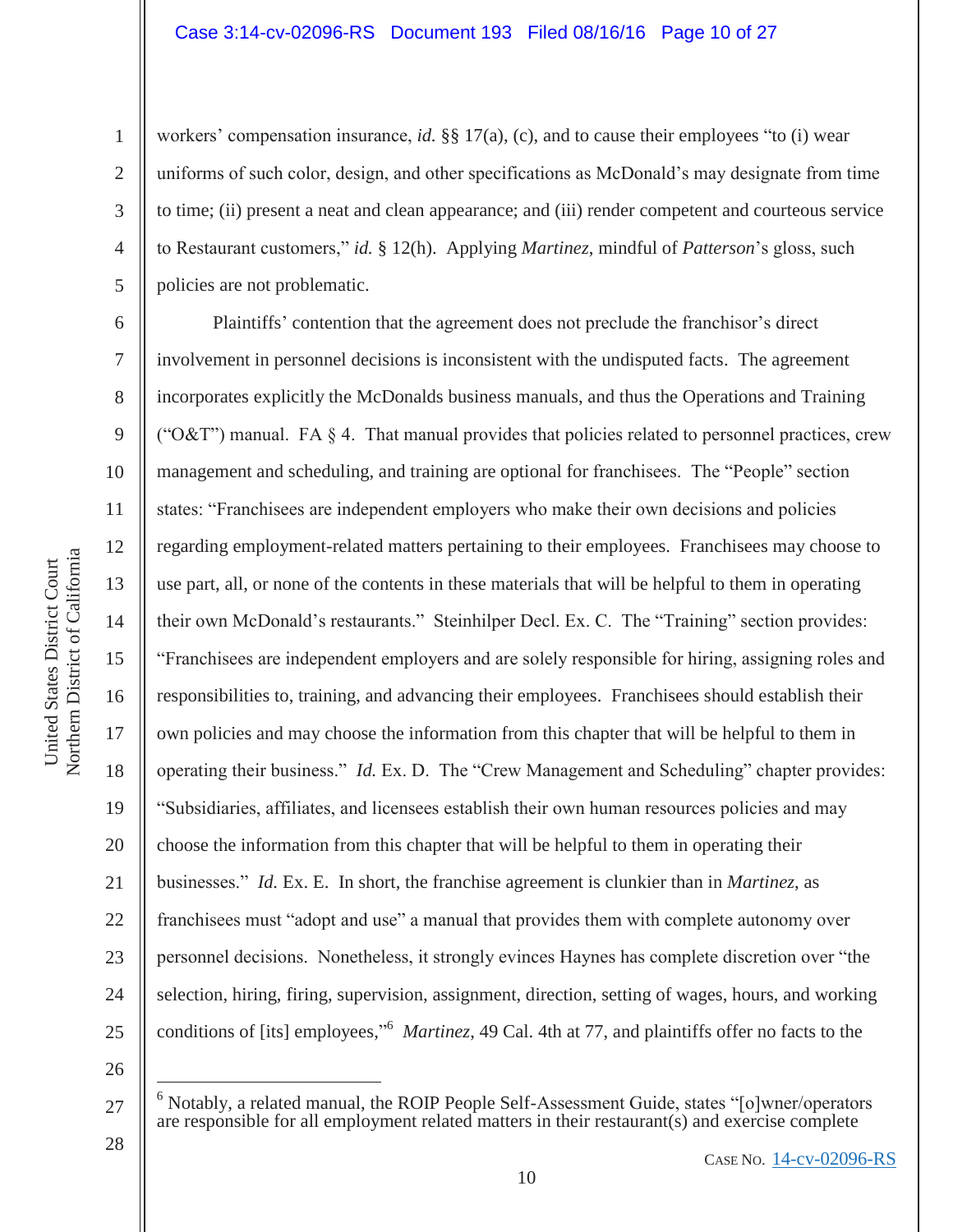3

4

5

6

7

contrary.

Next, plaintiffs submit the agreement establishes a generic right to control the terms and conditions of employment through compliance with the "McDonald's System." The contract requires "strict adherence to McDonald's standards and policies as they exist now and as they may be from time to time modified." FA § 1(d). In plaintiffs' eyes, this statement means McDonalds can modify its manuals to revoke the autonomy of the franchisees, and in that sense it retains the right to control the material working conditions of their employees.

8 9 10 11 12 13 14 15 16 17 18 19 20 21 This thread is too thin to establish liability as a joint employer. In *Martinez*, the court assumed without deciding "the *right* to exercise control over the manner in which work is performed is sufficient to prove the existence of an employment relationship." *Id.* at 76. It then found the argument unavailing because the contract did not explicitly give the merchants the right to direct the farmer's employees, nor did anyone believe the merchants had any such right. *Id.* at 76–77 (distinguishing *S.G. Borello & Sons, Inc. v. Dep't of Indus. Relations*, 48 Cal. 3d 341 (1989)). The same is true here—even if McDonalds retains the right to update its business manuals, the agreement still lacks any contractual right authorizing McDonalds to direct the Haynes employees in their work.<sup>7</sup> It also is worth noting *Patterson* insists analysis of the franchise relationship must respect "contemporary realities," and periodic updates to manuals provide a continuous means of "protecting the trademarked brand." 60 Cal. 4th at 490. Thus, "the mere fact that the franchisor has *reserved* the right to require or suggest uniform workplace standards . . . is not, standing alone, sufficient to impose 'employer' or 'principal' liability on the franchisor."<sup>8</sup> *Id.* at 498 n.21 (emphasis added).

22

United States District Court Northern District of California

Northern District of California United States District Court

23

-

- 24 control over the work, working conditions, and terms and conditions of employment for employees in their restaurants." Steinhilper Decl. Ex. F.
- 25 26  $<sup>7</sup>$  As detailed below, the factual record also belies the direct or indirect exercise of any such right.</sup> *Id.* at 71–72.

Finally, plaintiffs argue more specifically the agreement requires Haynes to employ

- 27 <sup>8</sup> Plaintiffs' contrary authority is not from California or pre-dates both *Martinez* and *Patterson*.
- 28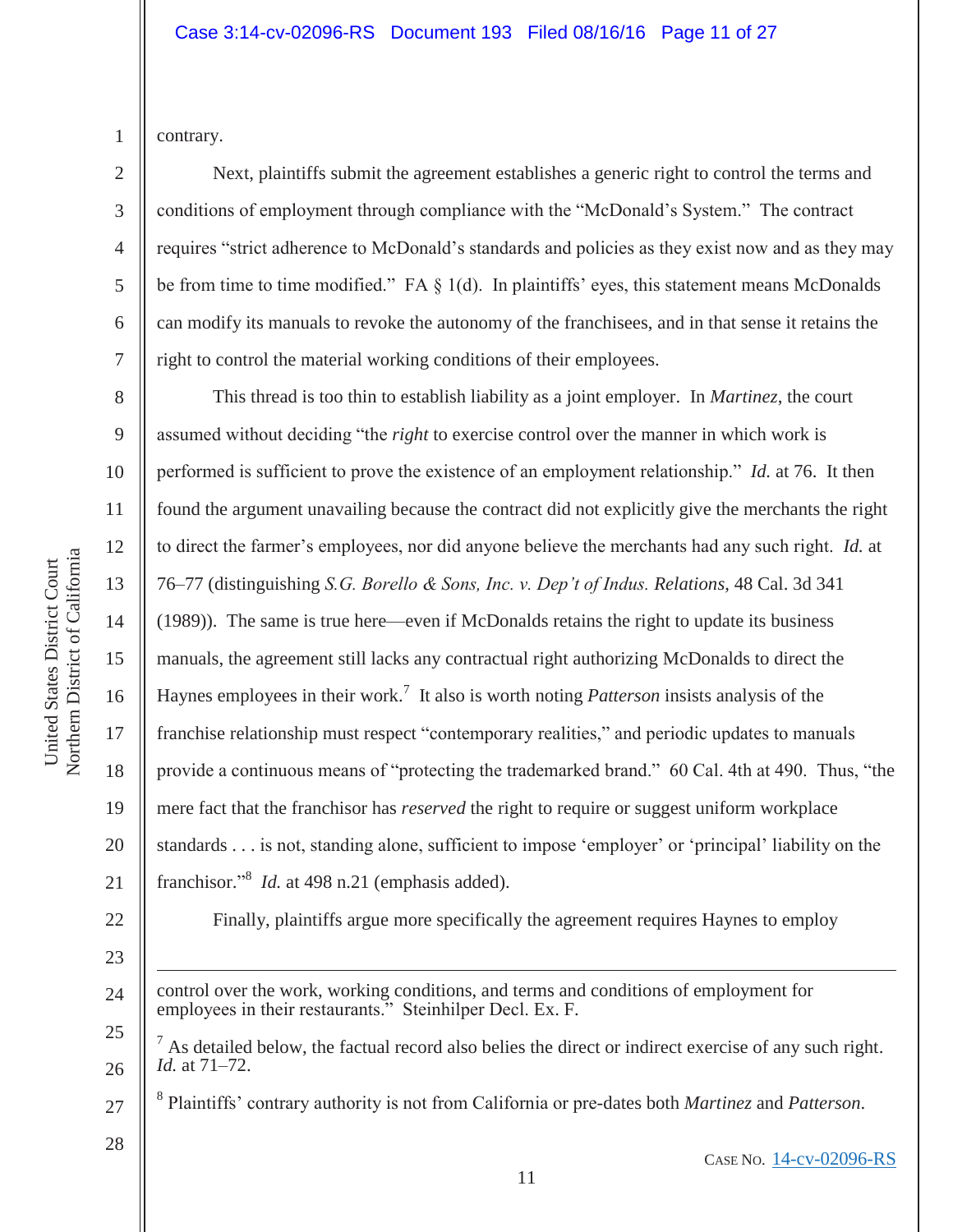### Case 3:14-cv-02096-RS Document 193 Filed 08/16/16 Page 12 of 27

1

2

3

4

5

7

8

9

11

12

13

14

15

17

18

19

21

6 10 "adequate personnel," and states correspondingly it is a material breach to spurn any standard prescribed by the McDonalds System. This vague operational obligation clearly is directed toward protecting "the quality of customer service," *Patterson*, 60 Cal. 4th at 479, and in any event does not demonstrate the retention of control over day-to-day personnel matters. That McDonalds theoretically would have to terminate the agreement to get its way only emphasizes that fact.<sup>9</sup> Further, in light of Haynes' autonomy, McDonalds disclaims inadequate staffing would even constitute a material breach. The record supports that assertion: Haynes staffed its restaurants inadequately in practice, yet neither expected nor sustained any sanction for doing so. Haynes, Sr. Dep. Ex. 3; Haynes, Jr. Dep. Ex. 33; Haynes, Sr. Dep. 203:16–205:22. At its core, the franchise agreement does not afford McDonalds direct or indirect control over Haynes personnel.

*2. Wages*

16 20 22 23 24 The record reflects Michele Haynes-Watts, with input from other Haynes employees, sets the wages for all crew members at Haynes operated restaurants. Haynes-Watts Dep. 224:21– 225:10. Haynes also uses its own payroll provider, Haynes Jr. Dep. 255:4–22, to whom Haynes employees transmit time record data for processing, Haynes-Watts Dep. 61:3–22. The payroll provider formatted the checks and wage statements that go to Haynes employees, Haynes-Watts Dep. 191:15–17, and only Haynes is listed as the employer on paystubs, Haynes-Watts Dep. Ex. 73–74, which are signed by Bobby Haynes, Senior, *id.* Much like the franchisee in *Patterson*, Haynes further maintains its own bank accounts, *see* Haynes Jr. Dep. 264:9–11; Haynes-Watts Dep. 225:23–226:5, and McDonalds lacks access to or control of Haynes' payroll system and its bank accounts, Haynes Jr. Dep. 262:24–264:11. Lastly, plaintiffs testified uniformly they spoke only with Haynes managers about their wages. Lopez Dep. 66:1–67:5; Salazar Dep. 106:4– 107:15; Zarate Dep. 60:6–14. The inference fairly supported by this evidence is that McDonalds does not exercise control over this domain. *See also* Haynes-Watts Dep. 225:8–10.

25

 $\overline{a}$ 

26

27

<sup>9</sup> Termination is also akin to the merchants' ability to withdraw their business, as detailed in *Martinez*, 49 Cal. 4th at 69–70, which in practice is not sufficient to constitute indirect control, even if it does permit influence.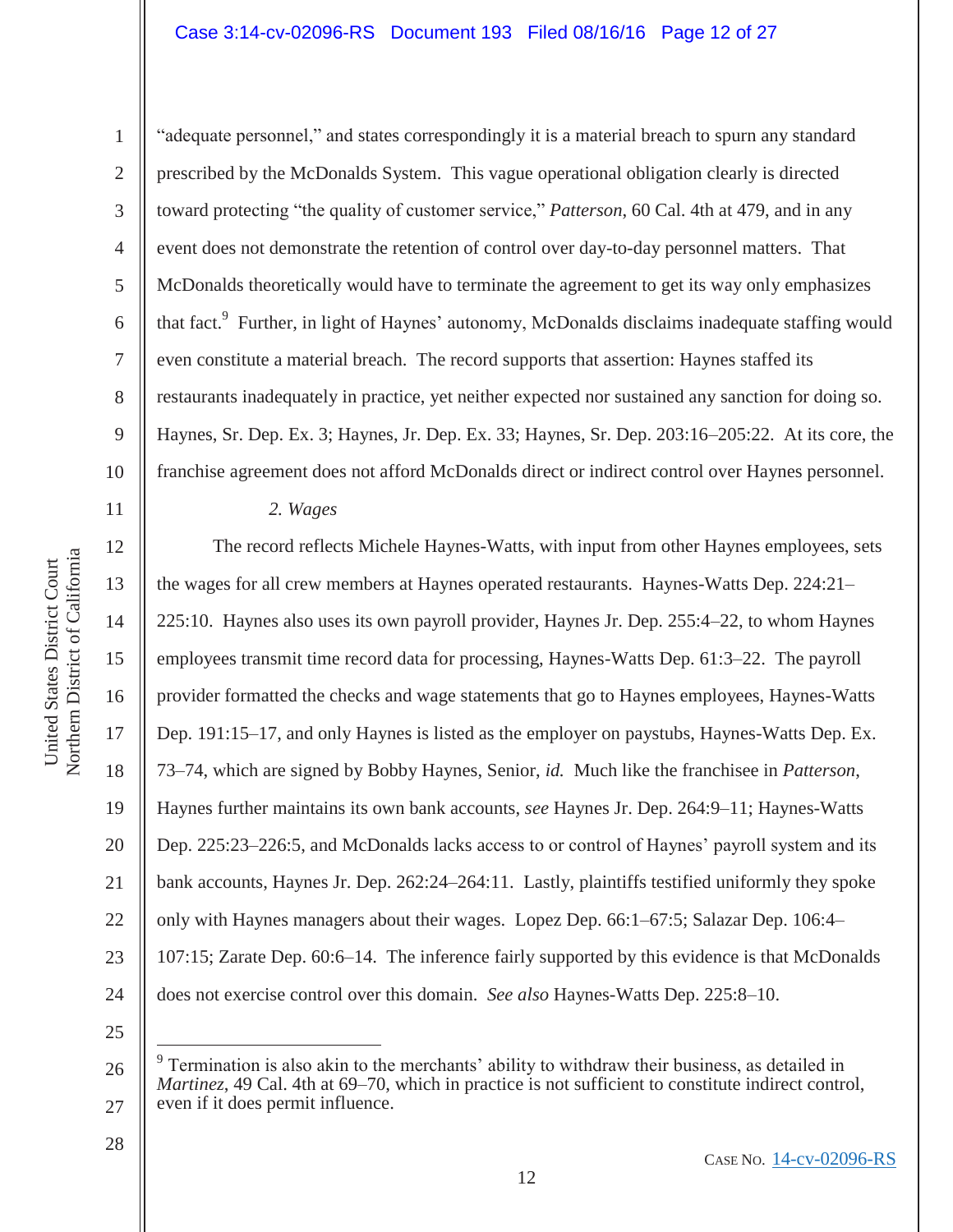14

15

United States District Court Northern District of California

Northern District of California United States District Court

16

17

18

19

20

21

22

1

 Plaintiffs assert McDonalds exercises *indirect* control over Haynes employees' compensation by imposing reinvestment and financial viability standards, and dictating non-labor costs, thereby limiting the amount Haynes can pay while remaining profitable. As detailed above, this precise type of argument was found wanting in *Martinez*. 49 Cal. 4th at 71 (rejecting argument that "contractual relationship" permitted merchants to exert "indirect control" over employees' wages).

#### *3. Hiring, Firing, and Discipline*

 The general managers make the hiring decisions in response to applications for employment, Haynes-Watts Dep. 220:21–221:4; Haynes Jr. Dep. 260:17–19, and Haynes employees alone conduct hiring interviews, Haynes-Watts Dep. 221:5–12; Keeton Decl. ¶ 4. The general managers also conduct employee performance evaluations, Haynes-Watts Dep. 221:25– 226:12, and are responsible for imposing employee discipline when warranted, Haynes-Watts Dep. 222:13–223:9.

Zarate testified she was interviewed and hired by a Haynes restaurant supervisor. Zarate Dep. 24:2–9. Likewise, Salazar attests she was interviewed by Michele Haynes, and then subsequently hired. Salazar Dep. 35:2–36:5. Lopez was interviewed by Bobby Haynes Sr. at the San Leandro office, and later was told by her restaurant manager she got the job. Lopez Dep. 39:5–43:12. As to discipline, both Salazar and Zarate recalled incidents in which they received warnings from their restaurant managers, *see* Salazar Dep. 201:1–24; Zarate Dep. 95:17–98:22, and Salazar sometimes discussed written warnings she received with her manager, Zarate Dep. 95:17–98:22. This record does not reflect McDonald's exercises control over hiring or employee discipline.

23 24 25 26 27 McDonalds' business consultants evaluate Haynes on its use of an online tool known as "Hiring to Win." Haynes Sr. Dep. 145:17–146:1. Through that website, individuals can apply for employment at a Haynes restaurant, even though the screening questions were written by McDonalds, not Haynes. Haynes-Watts Dep. 172:2–12. The program separates applicants into three categories—green, yellow, or red. Virtually all of the McDonalds restaurants in the region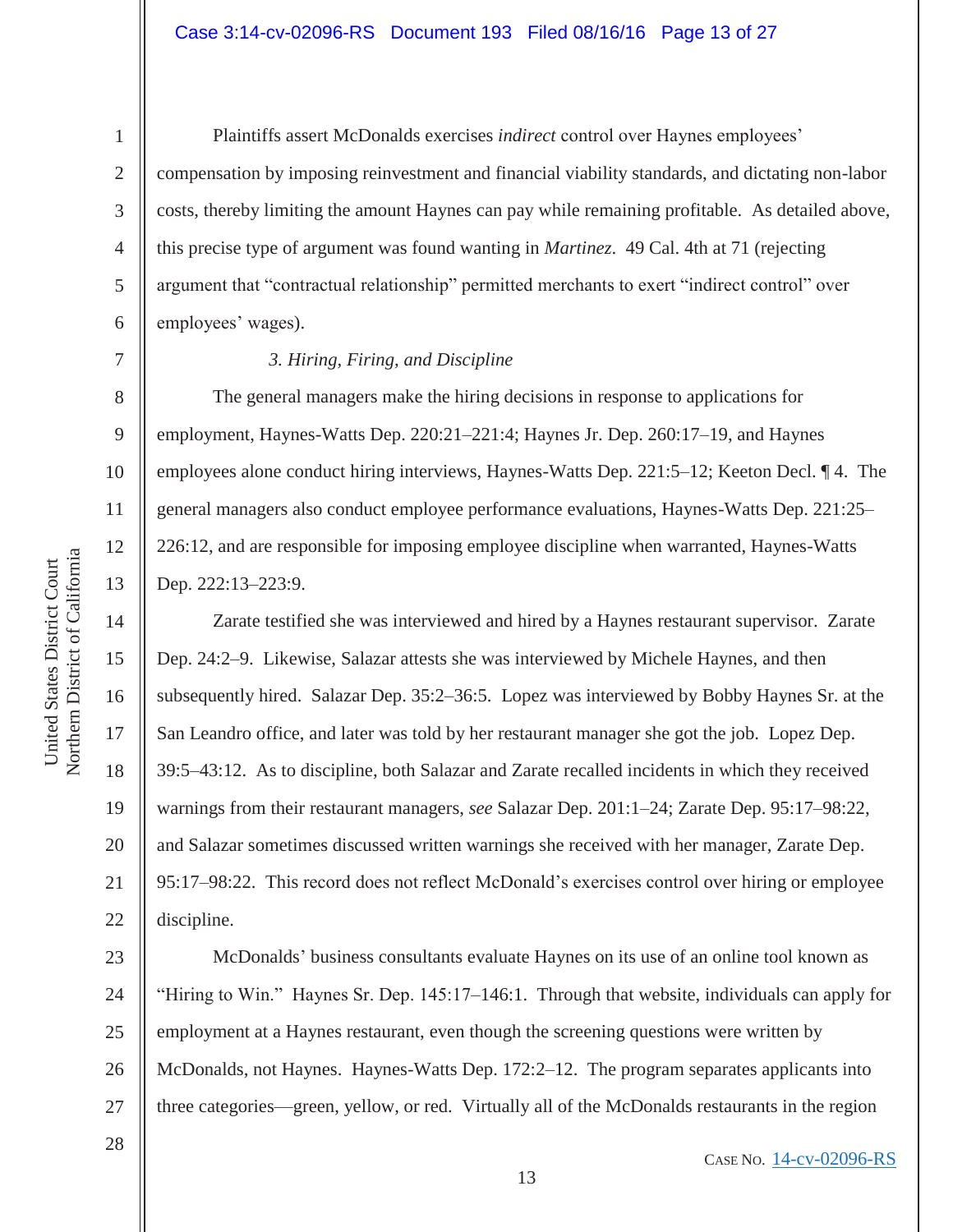utilize Hiring to Win. Gehret II Dep. Ex. 29. at HAYNES\_260332. Given that fact, plaintiffs argue a jury could find the program is mandatory, and that McDonalds thereby "influences" hiring decisions at the Haynes restaurants.

The record belies that assertion. The Hiring to Win tool indisputably is an optional resource made available to franchisees. *See* Haynes-Watts Dep. 171:15–20, 172:13–16; Haynes Jr. Dep. 261:14–17. Haynes elects to use it, but receives only half of its applications through this method. *Id.* 172:13–16. Additionally, Haynes does not send the applications to its managers with the online tool's assessments, *id.* 173:5–22, and does not use the interview guides, *id.* 174:10–15. The record reflects interviews and hiring decisions are made by restaurant managers. Taken together, these facts do not evince McDonalds exercises any actual control over employee hiring.

*4. Software* 

 McDonalds requires Haynes to use a Point of Sale ("POS") system to process and track transactions, Lewis Dep. 44:7–11, and a proprietary program called the In Store Processor ("ISP") to open and close that system each day, *id.* 60:7–61:18, 63:18–22. The ISP has a number of optional features that Haynes may elect to use, including software related to timekeeping, discipline, scheduling, payroll, and restaurant inventory. *Id.* 63:9–22. *See also* Haynes Jr. Dep. 257:9–259:9. McDonalds also makes available a number of additional packages Haynes can utilize to help run its business, including the e\*Restaurant package, the Dynamic Shift Positioning Tool ("DSPT"), and the Staffing, Scheduling & Positioning ("SSP") tool.

20 21 22 23 24 25 26 While there is no dispute McDonalds does not require use of these programs for scheduling, timekeeping, or wage and hour functions, plaintiffs submit "no economically rational franchisee" would decline such usage given the costs and risks of alternative options. Opp'n at 14:4–7. McDonalds audits restaurants with these programs in mind, *see* Taylor Decl. Ex. A, and Haynes accordingly adopted many of these features. *See, e.g.*, Haynes-Watts Dep. 50:18–51:6. What is more, alleged programming errors in this optional software are driving the wage and hour

14

- 27
- 28

1

2

3

4

5

6

7

8

9

10

11

12

13

14

15

16

17

18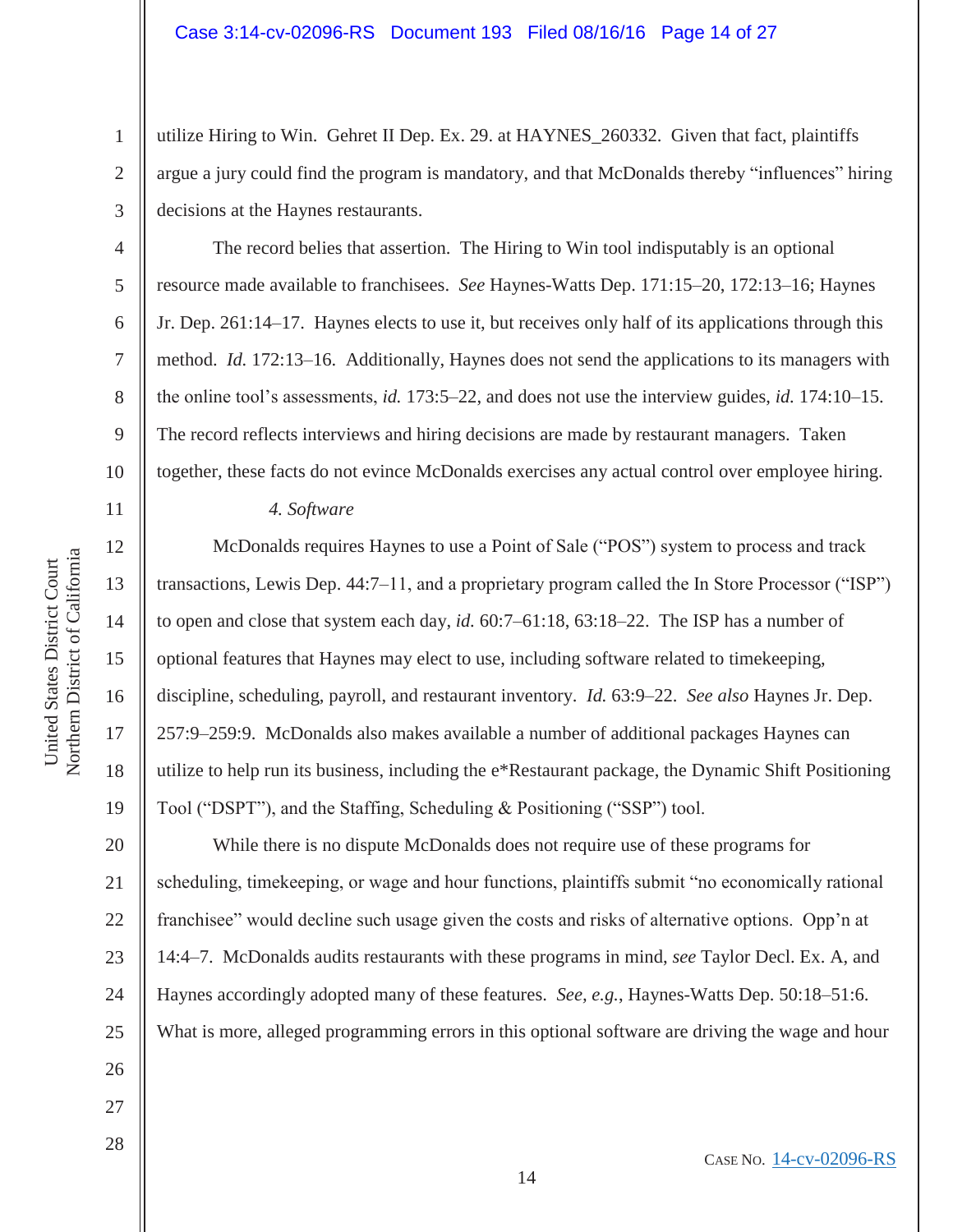violations.10 Given McDonalds pressures franchisees to adopt the flawed software, and Haynes relied on it to record employee time, Haynes-Watts Dep. 50:18–20, 55:13–15, 58:6–59:13, 60:5– 14, plaintiffs submit McDonalds exercises control over their material working conditions.

 California authority suggests the provision of such software does not convert a franchisor into a joint employer, even when the programs allegedly give rise to putative wage and hour violations. In *Aleksick v. 7-Eleven, Inc.*, 205 Cal. App. 4th 1176 (2012), the California Court of Appeal applied *Martinez* in a situation where a franchisor, 7-Eleven, contractually required its franchisee to use 7-Eleven's payroll service. *See id.* at 1190–91. Pursuant to that system, franchisee employees used an In Store Processor to record their time. *Id.* at 1181. The franchisee then submitted to 7-Eleven the hourly rate and number of hours worked by its employees each week. *Id.* at 1190. At that point, 7-Eleven applied its "payroll method," akin to the software glitches here, which converted the time worked to a total number of minutes, but truncated the number beyond the hundredth decimal place. *Id.* at 1181. Plaintiffs argued this truncation method deprived them of the mandated minimum wage, and established 7-Eleven's control over their wages and hours to support the imposition of vicarious liability. The court concluded to the contrary as to all three definitions of employment described in *Martinez*, given "7-Eleven exercised no control over [the franchisee's] employees, including their hiring or firing, rate of pay, work hours and conditions." *Id.* at 1190. *See also Futrell v. Payday Cal., Inc.*, 190 Cal. App. 4th 1419 (2010) (declining to find payroll company is a joint employer liable for allegedly failing to pay overtime). It is likewise worth noting that *Patterson* involved a "comprehensive sales and

Northern District of California Northern District of California United States District Court United States District Court

21

 $\overline{a}$ 

1

2

3

4

5

6

7

8

9

10

11

12

13

14

15

16

17

18

19

<sup>22</sup>  23 24 25 26 27  $10$  The ISP scheduling application establishes shift lengths and crew schedules based on projected customer transactions and calculations of how many crew will be needed throughout the day. *See* Lewis I Dep. 206:2–9; Lewis II Dep. 100:14–101:13, 266:17–267:2. Similarly, the DPST determines where crew members should be positioned throughout their shifts and what duties they should perform. Stein Dep. 194:7–23, 197:19–198:6. Importantly, the labor law settings identify which precise shifts require meal periods and rest breaks. According to plaintiffs, however, the scheduling function does not schedule any rest breaks, any required second meal periods, and throws off the scheduling of subsequent meal periods when the first one is incorrectly set. Plaintiffs also insist the ISP does not flag when individuals are owed premium pay for missed and late breaks, and incorrectly calculates overtime by assigning all hours for overnight shifts to a single day.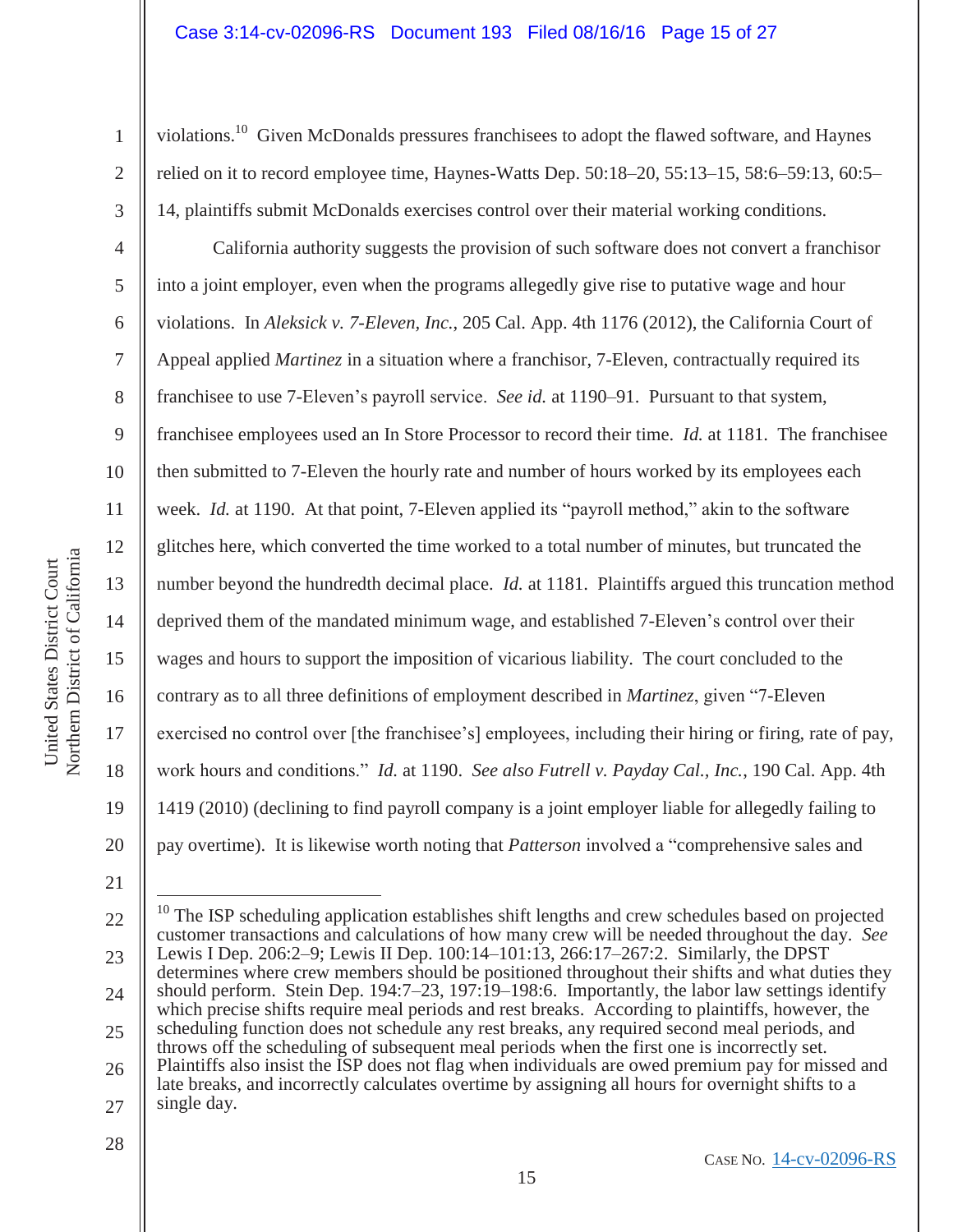accounting program that Domino's required franchisees to buy and use in their stores." 60 Cal. 4th at 482 n.2. Yet that mandated program did not establish Domino's control over wages, hours, or working conditions. Here, while the record reflects McDonalds pressures franchisees to use the optional scheduling and timekeeping functions, that alone does not establish the requisite control in light of the above authority.

#### *5. Training*

 New crew members receive an orientation packet compiled by Haynes, though some of its content may have originated with McDonalds. Haynes Sr. Dep. 146:11–18. A Haynes employee then conducts an orientation at the San Leandro office. Haynes-Watts Dep. 22:4–23:11. Plaintiffs' actual experiences onboarding with Haynes confirm this framework. *See, e.g.*, Salazar

Dep. 55:9–57:17; Lopez Dep. 84:7–10.

Once on the job, new employees are trained by managers and crew members. *See, e.g.*, Zarate Dep. 83:19–22; Haynes-Watts Dep. 21:9–10. For instance, Salazar and Lopez testified their managers arranged for them to watch training videos. Salazar Dep. 66:10–16; 169:12– 170:23; Lopez Dep. 81:4–86:12. Lopez further explained her manager took her to the kitchen to show her how everything worked. Lopez Dep. 83:1–4. She started with french fries, hashbrowns, and meat, then moved to food preparation, which involved yogurt, salad, cheese, and various breakfast ingredients. Lopez Dep. 83:9–86:17. Plaintiffs also testified managers and employees trained them on how to record their hours, told them about meal and rest break policies, and showed them how to prepare new products. Lopez Dep. 102:21–25, 192:24–193:23; Salazar Dep. 171:11–18; Zarate Dep. 82:17–83:9. This record reflects training was handled by Haynes employees.

23 24 25 26 Plaintiffs assert McDonalds dictates the contents of the orientation packet and videos, and through its consultants, directly trains managers and other crew members. The latter topic is addressed below, and the former is not problematic. In *Martinez*, the merchants' representatives explained to the farmer and his foremen how packing was to be done, and the farmer and his team then passed that training down to the agricultural workers. 49 Cal. 4th at 76. This basic

28

1

2

3

4

5

6

7

8

9

10

11

12

13

14

15

16

17

18

19

20

21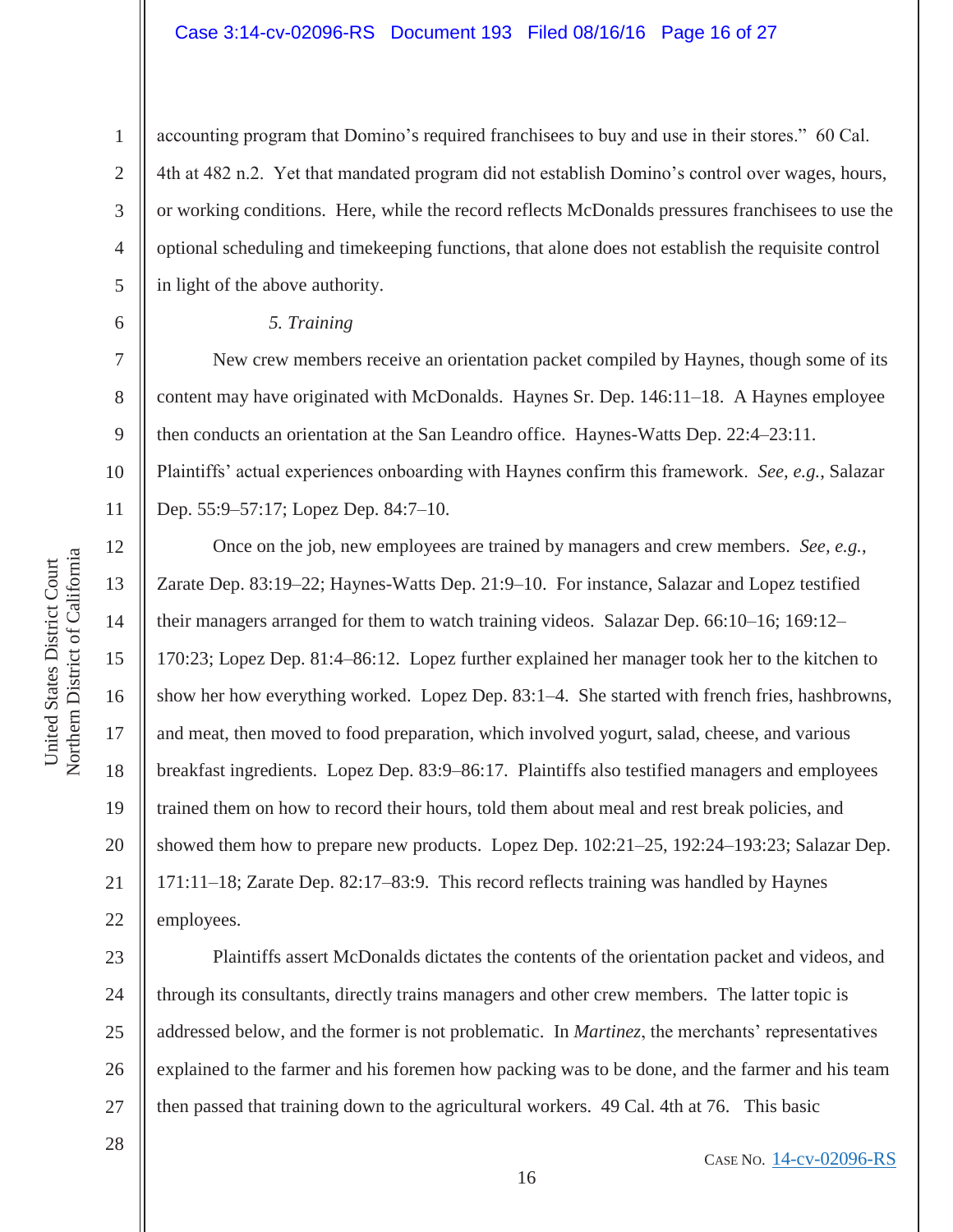orientation did not cause the court pause, nor does it raise a triable issue here. *See Ochoa*, 133 F. Supp. 3d at 1237 (noting these aspects are not the type required to find McDonalds exercised control over wages, hours or working conditions).

Plaintiffs also point out McDonalds requires Haynes managers to undergo training on wage and hour issues, Taylor Decl. Ex. B, which likely filters down to restaurant employees notwithstanding Haynes' discretion over personnel matters. Once again, such training, though an influence, does not reflect indirect control over plaintiffs' working conditions because McDonalds has no right or ability to participate in the decision-making process after the training is completed.

### *6. Supervision and Working Environment*

 The general managers determine the employees' work schedules based on experience, store hours, and expected sales volume. Haynes Jr. Dep. 259:11–260:14. They also decide when to permit employees to take their meal and rest breaks. Haynes-Watts Dep. at 223:10–224:7. The managers further determine the specific work assignments that are given to the employees in each store, Haynes Jr. Dep. at 261:21–262:5, and only the managers (either restaurant or swing) may edit a crew member's time records. *Id.* at 262:13–18. Uniform requirements, Haynes-Watts Dep. 225:11–20, employee evaluations, Haynes-Watts Dep. 221:25–226:12, and discipline are also handled by the managers, Haynes-Watts Dep. 222:13–223:9. Plaintiffs confirmed managers set work hours, Zarate Dep. 55:8–11; Salazar Dep. 95:18–21; Lopez Dep. 71:20–25, assign them duties, Lopez Dep. 54:7–12; Salazar Dep. 98:9–12; Zarate Dep. 58:13–16, and tell them when they are needed, Zarate Dep. 75:3–8; Salazar Dep. 147:17–21; Lopez Dep. 77:2–16. Requests for accommodations, *see, e.g.*, Lopez 74:14–17, and questions about the job are also addressed only to Haynes employees, *see, e.g.*, Salazar Dep. 188:19–23; Zarate Dep. 125:5–17. This record reflects Haynes, not McDonalds, is responsible for employee supervision.

24 25 26 27 Plaintiffs point out McDonalds provides franchisees with optional resources like workplace positioning guides, then grades them on their uptake, allowing McDonalds to exercise "effective" control over restaurant operations. They also note every restaurant must be managed by a graduate of McDonalds-run Hamburger University, Dubois Dep. 230:9–13, and argue

28

1

2

3

4

5

6

7

8

9

10

11

12

13

14

15

16

17

18

19

20

21

22

23

CASE NO. 14-cv-02096-RS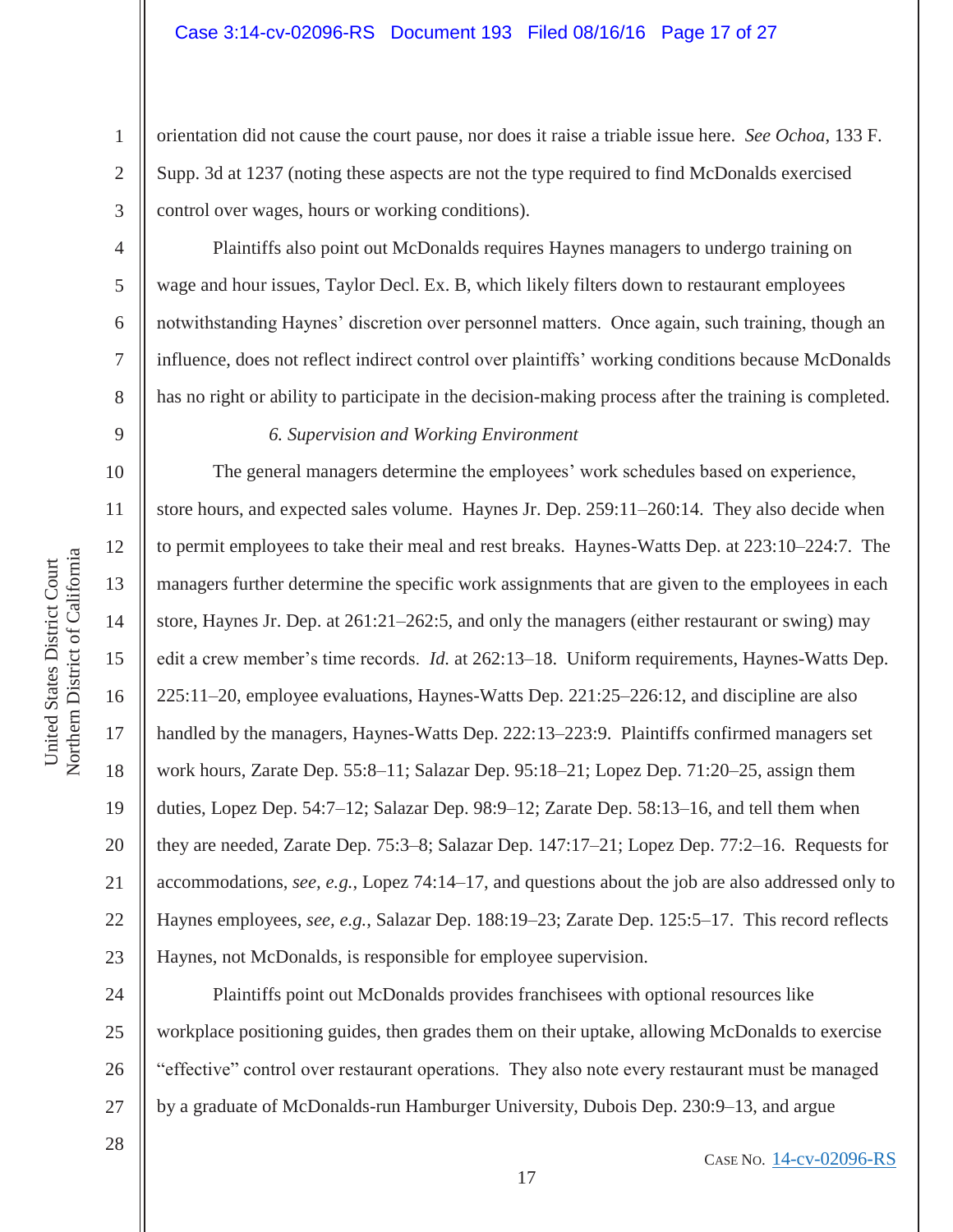#### Case 3:14-cv-02096-RS Document 193 Filed 08/16/16 Page 18 of 27

McDonalds forced Haynes to designate "department managers" as part of the Restaurant Department Manager ("RDM") initiative. The undisputed evidence, however, reflects RDM was optional, and Haynes in fact ultimately spurned it. Haynes Sr. Dep. 93:6–15, 106:4–7; Haynes Jr. Dep. 148:10–150:8; Haynes-Watts Dep. 109:3–5. Further, the adoption and monitoring of customer service metrics does not give rise to a triable issue of fact. *See Martinez*, 49 Cal. 4th at 76 (merchant set packing standard, taught it to workers through representatives, and enforced standard, but did not thereby "supervise[] or exercise[] control over [farmer's] employees"); *Patterson*, 60 Cal. 4th at 498 n.21 (adoption and enforcement of "uniform workplace standards intended to protect [franchisor's] brand" insufficient to support vicarious liability).

# *7. Consultants*

 McDonalds is contractually obligated to consult with Haynes in connection with the operation of the restaurants. FA § 3. These consultants provide marketing and general business advice, and ensure compliance with McDonalds' contractual standards. McDonalds readily admits consultants also evaluate franchisees against its National Franchising Standards ("NFS"), a set of metrics McDonalds uses to make decisions on whether to continue or expand a franchising relationship. The NFS provide they "are internal guidelines which McDonald's may apply, modify or eliminate as it deems appropriate. They are not intended and do not create or modify any contract rights or obligations. As always, those rights and obligations are determined only by McDonald's signed, written Franchise Agreements." McRee Decl. Ex. EE. In other words, "[t]he Standards are not intended to, and do not necessarily address whether an Owner/Operator is in compliance with the Franchise Agreement," *id.*, though eligibility for "growth and rewrite"—the renewal of the relationship—appears to require compliance with the franchising standards, Haynes Sr. Dep. 64:17–21.

24 25 26 27 Undoubtedly, McDonalds can exert significant economic pressure on Haynes through these reviews, *see* Slater-Carter Decl. ¶ 9, but the consultants themselves are limited to providing advice about the operation of the restaurants. That is, consultants do not "have any authority in [the Haynes] business whatsoever." Haynes Jr. Dep. 252:11-16. They cannot make staffing

28

CASE NO. 14-cv-02096-RS

Northern District of California Northern District of California United States District Court United States District Court

1

2

3

4

5

6

7

8

9

10

11

12

13

14

15

16

17

18

19

20

21

22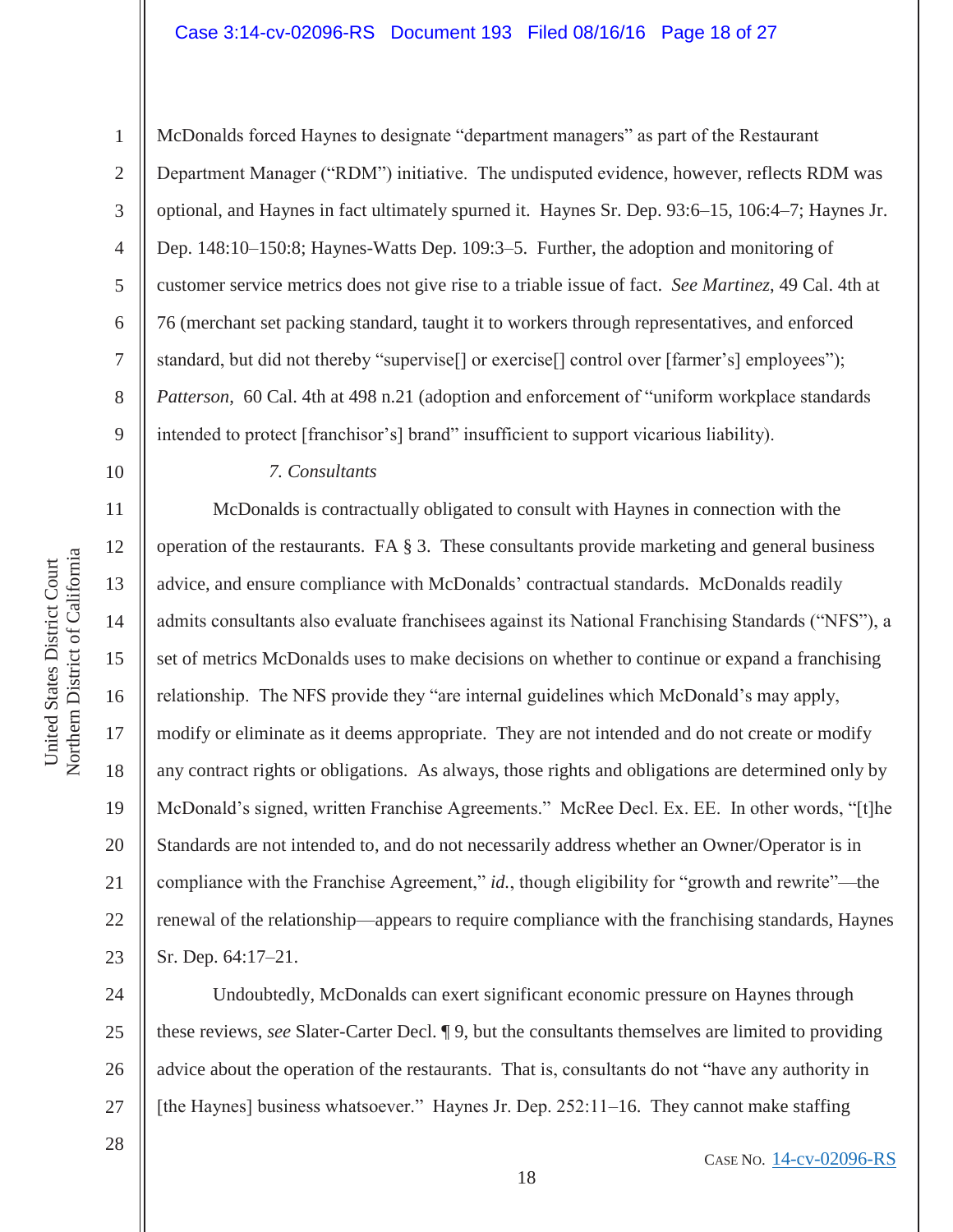decisions, *id.* 251:25–252:16, access crew schedules, *id.* 254:2–4, or obtain payroll reports, *id.* 254:18–255:2. Haynes can reject any business advice it receives from McDonalds consultants, *id.* 250:3–23, and has in fact rejected McDonalds' advice in the past, *id.* 250:25–251:24.

Plaintiffs submit the consultants' instructions amount to the exercise of control, but that proposition was rejected squarely both in *Martinez* and *Patterson*. In *Martinez*, field representatives showed workers how to pack, checked "packed containers as workers brought them from the field," and "sp[oke] directly to the workers, pointing out mistakes in packing." 49 Cal. 4th at 76. There, as here, this conduct did not support the imposition of vicarious liability because the workers did not "view[] the field representatives as their supervisors or believe[] they owed their obedience to anyone but [the farmer] and his foremen." *Id.* at 76. In *Patterson*, Domino's representatives "recommended changes in pricing and staffing levels," "trained franchisees when their doors first opened or when a new product was launched," and "coach[ed] franchisees and employees" on a host of different topics. 60 Cal. 4th at 486. The court found the "enforcement of a uniform marketing and operational plan" was central to modern franchising, and concluded such oversight did not subject a franchisor to vicarious liability in the absence of control over "relevant day-to-day aspects of the workplace behavior of the franchisee's employees." *Id.* at 478. Lastly, once again, *Martinez* said the ability to impose economic pressure, standing alone, does not make the party who possesses that ability a joint employer. *Martinez*, 49 Cal. 4th at 69–70 (finding "[s]uch a business relationship, standing alone, does not transform the purchaser into the employer of the supplier's workforce"). That McDonalds can exert significant economic pressure is not enough to subject it to vicarious liability.

### *8. Property Ownership*

23 24 25 26 27 McDonalds owns the property it leases to Haynes for three of its restaurants, and is the primary leaseholder for the other properties, which are subleased to Haynes. Gordon Decl. ¶ 11. The Franchise Agreement also affords McDonalds the right to enter and take possession of the premises in the event of a material breach of the contract so McDonalds can protect its goodwill. FA § 20(a). Plaintiffs insist this arrangement allows McDonalds to exert control over the

1

2

3

4

5

6

7

8

9

10

11

12

13

14

15

16

17

18

19

20

21

22

28

CASE NO. 14-cv-02096-RS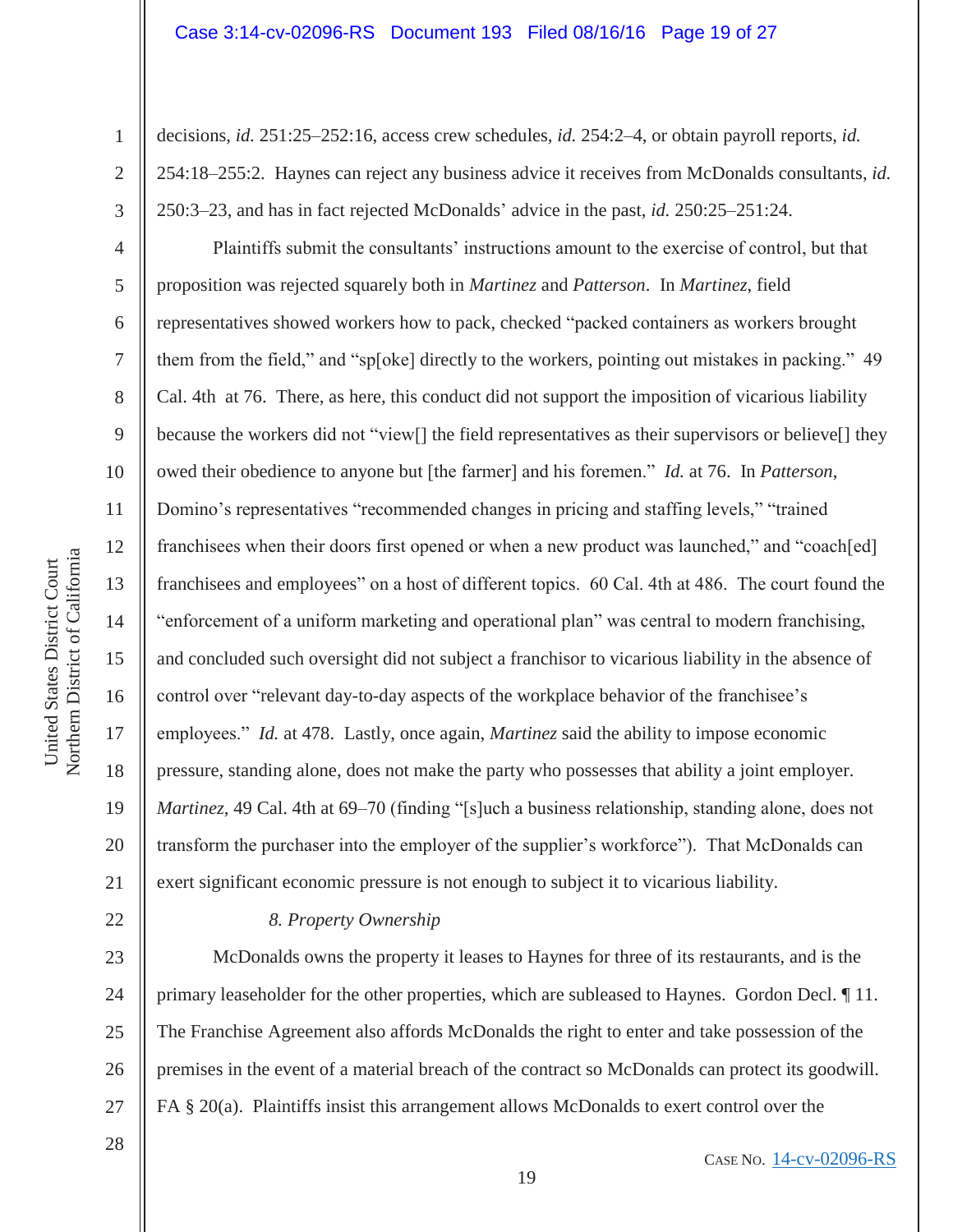#### Case 3:14-cv-02096-RS Document 193 Filed 08/16/16 Page 20 of 27

premises, and thus indirectly to exercise control over the employees' working conditions. In *Martinez*, however, the farmer likewise leased two sites from one of the produce merchants, who similarly retained a contractual "right to enter the leased property." 49 Cal. 4th at 69. That facet was not enough to persuade the court the merchants could exercise the requisite control. So too in the present case.

 In sum, the evidence in the record does not raise a triable issue of fact as to whether McDonalds retained or exercised direct or indirect control over plaintiffs' wages, hours, or working conditions. Contractually, McDonalds did not retain the right to control personnel matters at the Haynes restaurants. In practice, McDonalds exerts pressure, like the merchants in *Martinez*, because it theoretically can withdraw its business, but it cannot directly or indirectly set wages, hire or fire, or regulate day-to-day working conditions.

# 12 13

1

2

3

4

5

6

7

8

9

10

11

14

15

16

17

18

19

20

21

22

23

24

25

26

27

28

# **C. Joint Employer Status Under** *Martinez* **Prong 2**

Under the second test articulated in *Martinez*, an entity can be held liable as an "employer" if it "suffer[s] or permit[s]" someone to work. 49 Cal. 4th at 64. The phrase stems from statutes imposing liability on businesses who knew child labor was occurring, but failed to prevent it, notwithstanding the absence of a common law employment relationship. *Id.* at 69. "[T]he basis of liability is the defendant's knowledge of and *failure to prevent* the work from occurring." *Id.* at 70. For instance, "[a] proprietor who knows that persons are working in his or her business . . . while being paid less than the minimum wage, clearly suffers or permits that work by failing to prevent it, *while having the power to do so*." *Id.* at 69 (emphasis added). Applying that standard, *Martinez* found the merchants did not "suffer or permit" the plaintiffs to work even though they benefitted indirectly from the agricultural workers. *Id.* at 70. The court reasoned the merchants lacked "the power to *prevent* [the] plaintiffs from working," given the farmer "had the exclusive power to hire and fire his workers, to set their wages and hours, and to tell them when and where to report to work." *Id.* (emphasis added). The court noted "as a practical matter," the merchants might "have forced [the farmer] to lay off workers or to divert their labor to other projects." *Id.* Yet any purchaser of commodities could exert the same pressure, so that "business relationship,

#### CASE NO. 14-cv-02096-RS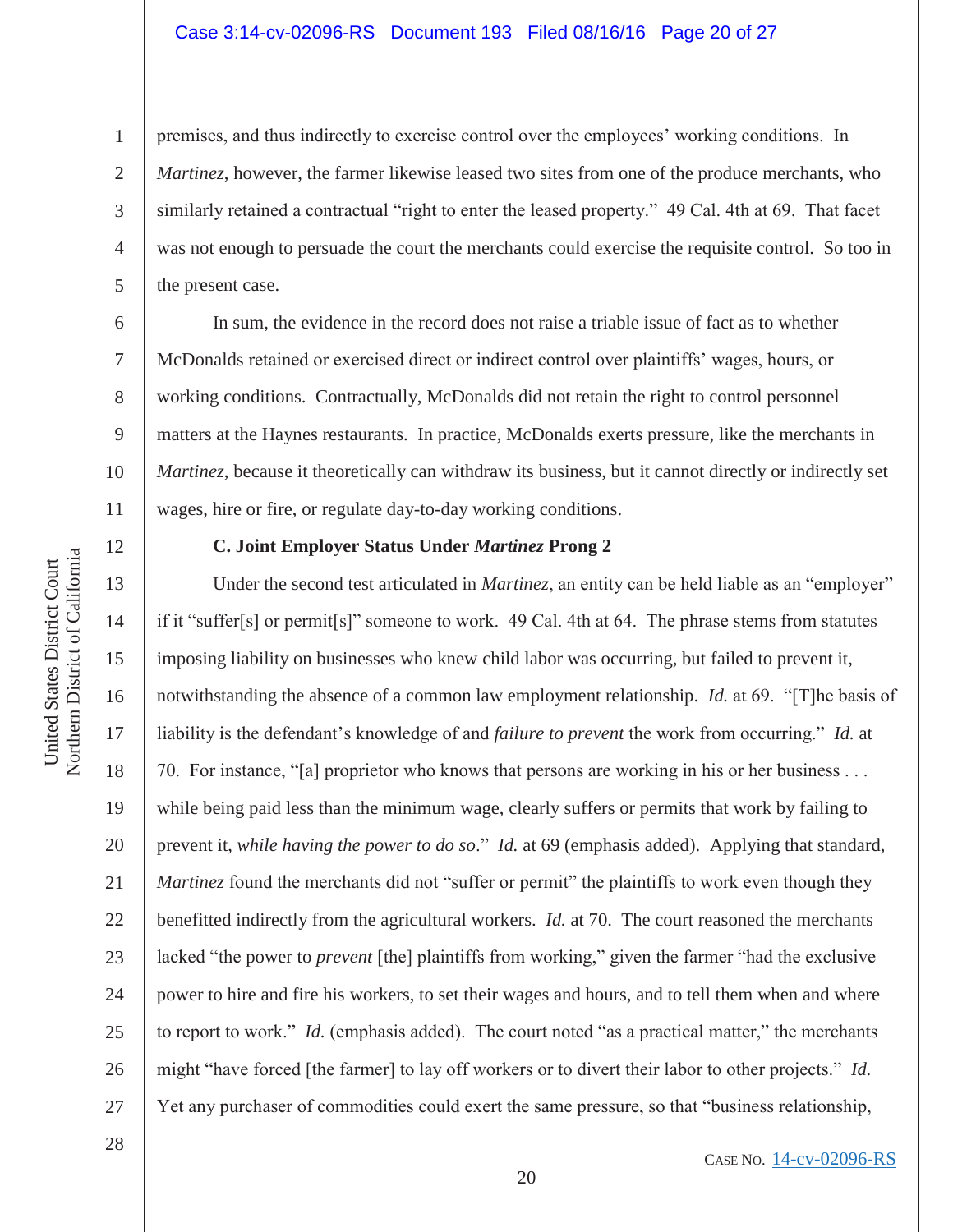3

4

5

6

7

8

9

10

11

12

13

14

15

16

17

18

19

20

21

22

28

standing alone," was insufficient. *Id.* at 70.

 Here, as in *Martinez*, Haynes alone possesses "the exclusive power to hire and fire [its] workers, to set their wages and hours, and to tell them when and where to report to work." *Id.* McDonalds, like the merchants, can exert significant pressure through the franchising relationship, but that feature, standing alone, simply is not enough to support vicarious liability. Accordingly, McDonalds did not "suffer or permit" plaintiffs to work because it lacked the power to prevent them from working.

# **D. Joint Employer Status Under** *Martinez* **Prong 3**

 According to the third test articulated in *Martinez*, the term "engage" invokes a common law employment relationship. 49 Cal. 4th at 64. Under the common law, "[t]he principal test of an employment relationship is whether the person to whom service is rendered has the right to control the manner and means of accomplishing the result desired." *Borello*, 48 Cal. 3d at 350. "What matters is whether the hirer 'retains all *necessary* control' over its operations." *Ayala v. Antelope Valley Newspapers, Inc.*, 59 Cal. 4th 522, 531 (2014) (quoting *Borello*, 48 Cal. 3d at 357). "Perhaps the strongest evidence of the right to control is whether the hirer can discharge the worker without cause." *Id.* Courts also consider "several 'secondary' indicia of the nature of a service relationship."11 *Borello*, 48 Cal. 3d at 350.

 Of course, *Patterson* addressed the common law employment relationship in the franchising context. It found "[t]he 'means and manner' test generally used by the Courts of Appeal cannot stand for the proposition that a comprehensive operating system alone constitutes

<sup>23</sup>  24 25 26 27  $\overline{a}$ These factors include the right to terminate at will, "whether the one performing services is engaged in a distinct occupation or business," the "kind of occupation, with reference to whether, in the locality, the work is usually done under the direction of the principal or by a specialist without supervision," the skill required in the particular occupation," "whether the principal or the worker supplies the instrumentalities, tools, and the place of work for the person doing the work," the "length of time for which the services are to be performed," "the method of payment, whether by the time or by the job," "whether or not the work is a part of the regular business of the principal," and "whether or not the parties believe they are creating the relationship of employeremployee." *Borello*, 48 Cal. 3d at 350–51.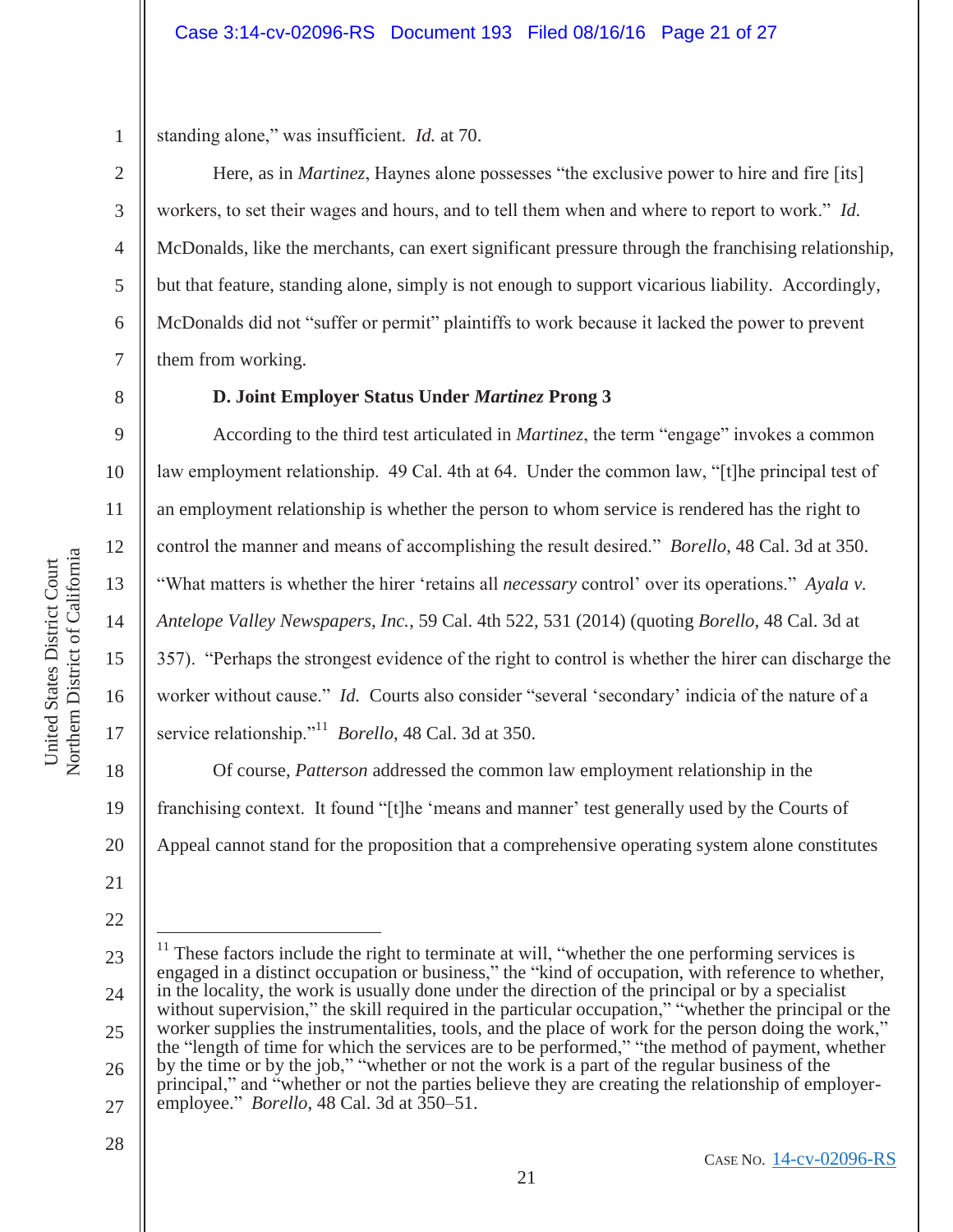the 'control' needed to support vicarious liability."12 *Patterson*, 60 Cal. 4th at 497. Instead, the franchisor must "retain<sup>[]</sup> or assume<sup>[]</sup> a general right of control over factors such as hiring, direction, supervision, discipline, discharge, and relevant day-to-day aspects of the workplace behavior of the franchisee's employees." *Id.* at 478.

 Here, as discussed above, Haynes alone controls hiring, firing, wages, hours, and day-today aspects of the workplace environment. Under *Patterson*, moreover, the standards and indirect pressure plaintiffs identify is not enough to support vicarious liability in the franchising context. *See, e.g.*, 60 Cal. 4th at 485 (noting franchisee "felt he always had to say 'yes'" to franchisor's representative, but ultimately rejecting vicarious liability). In sum, there is no triable issue under any one of the three prongs described in *Martinez*, and summary judgment must be granted in favor of McDonalds as to that theory of liability.

12

13

14

15

United States District Court Northern District of California

Northern District of California United States District Court

16

17

18

19

21

1

2

3

4

5

6

7

8

9

10

11

# **E. Joint Employer Status Under "Ostensible Agency" Theory**

 There remains, however, a genuine issue of material disputed fact regarding the existence of an ostensible agency relationship. "Ostensible agency exists where (1) the person dealing with the agent does so with reasonable belief in the agent's authority; (2) that belief is 'generated by some act or neglect of the principal sought to be charged,' and (3) the relying party is not negligent." *Ochoa*, 133 F. Supp. 3d at 1239 (quoting *Kaplan v. Coldwell Banker Residential Affiliates, Inc.*, 59 Cal. App. 4th 741, 747 (1997)).

20 22 As a threshold matter, McDonalds invokes *Patterson*, which found "uniform workplace standards" intended to protect the brand do not establish actual agency. 60 Cal. 4th at 497 n.21. Given McDonalds' uniforms, logos, and food packaging, without more, are insufficient to find "true agency," McDonalds insists they cannot support ostensible agency. This argument is

23 24

 $\overline{a}$ 

- 25 26  $12$  This was true because "a franchise contract consists of standards, procedures, and requirements that regulate each store for the benefit of *both* parties." *Patterson*, 60 Cal. 4th at 497 (emphasis added). The approach "minimizes chain-wide variations that can affect product quality, customer service, trade name, business methods, public reputation, and commercial image." *Id.*
- 27
- 28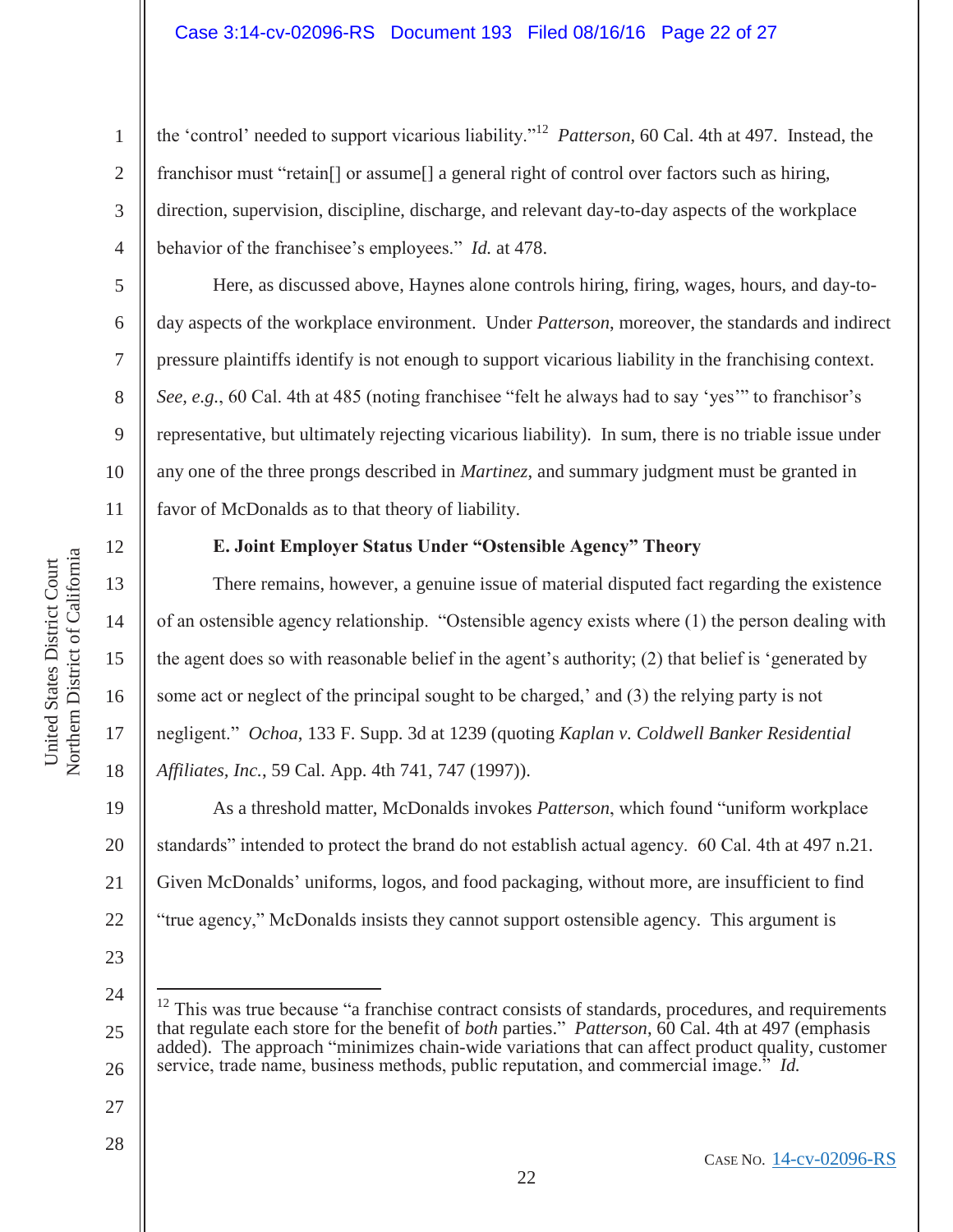Northern District of California Northern District of California

United States District Court

United States District Court

1 2 3 4 5 6 7 8 9 10 11 12 13 14 15 16 17 18 19 20 21 compelling: "[a]nalysis of the franchise relationship" must heed "contemporary realities," and plaintiffs' theory stands in tension with the trademark protections sanctioned by the court in *Patterson.* 60 Cal. 4th at 478. Not just that, in the franchising context, ostensible agency has been found in interactions generally involving *non-employees* who had isolated or short-term contact with the defendants. *See, e.g.*, *Kaplan*, 59 Cal. App. 4th at 744, 747–48 (individual client sued real estate brokerage companies for fraud and breach of contract after investment fell through); *Kuchta v. Allied Builders Corp.*, 21 Cal. App. 3d 541, 544–45 (1971) (homeowners sued building companies for fraud and breach of contract); *Miller v. McDonald's Corp.*, 150 Or. App. 274 (1997) (consumer sued McDonald's after discovering foreign object in her food); *but see Miller v. D.F. Zee's, Inc.*, 31 F. Supp. 2d 792 (1998) (sexual harassment lawsuit involving Denny's employees). That distinction makes sense—third parties who, unlike plaintiffs, lack an ongoing relationship with a franchisee must rely "on the appearance of agency arguably because they ha<sup>[ve]</sup> no other knowledge of the actual relationship between the franchisee and the franchisor." *Gray v. McDonald's USA, LLC*, 874 F. Supp. 2d 743, 752 (E.D. Tenn 2012). All of that said, *Patterson* expressly declined to address ostensible agency. 60 Cal. 4th at 494 n.18 ("There is no issue of ostensible agency in the present case."). California courts also permit it even when rejecting actual agency based on the same evidence.13 *See Kaplan*, 59 Cal. App. 4th at 747–48 (denying summary judgment on ostensible agency based on the "venerable name, Coldwell Banker, the advertising campaign, [and] the logo" among other things). As there is no authority foreclosing a finding of ostensible agency in the present context, plaintiffs will not be precluded as a matter of law from raising the argument here.

22 23 24 Looking at the record, there is considerable evidence, albeit subject to dispute, that McDonalds caused plaintiffs reasonably to believe Haynes was acting as its agent. To begin, plaintiffs uniformly declare they believed both they *and Haynes* worked for McDonalds. Salazar

25

 $\overline{a}$ 

<sup>26</sup>  27  $13$  Unlike the standards for true agency, which focus on the exercise of control, the ostensible agency inquiry looks at whether McDonald's, through an act or omission, caused plaintiffs reasonably to believe Haynes was its agent.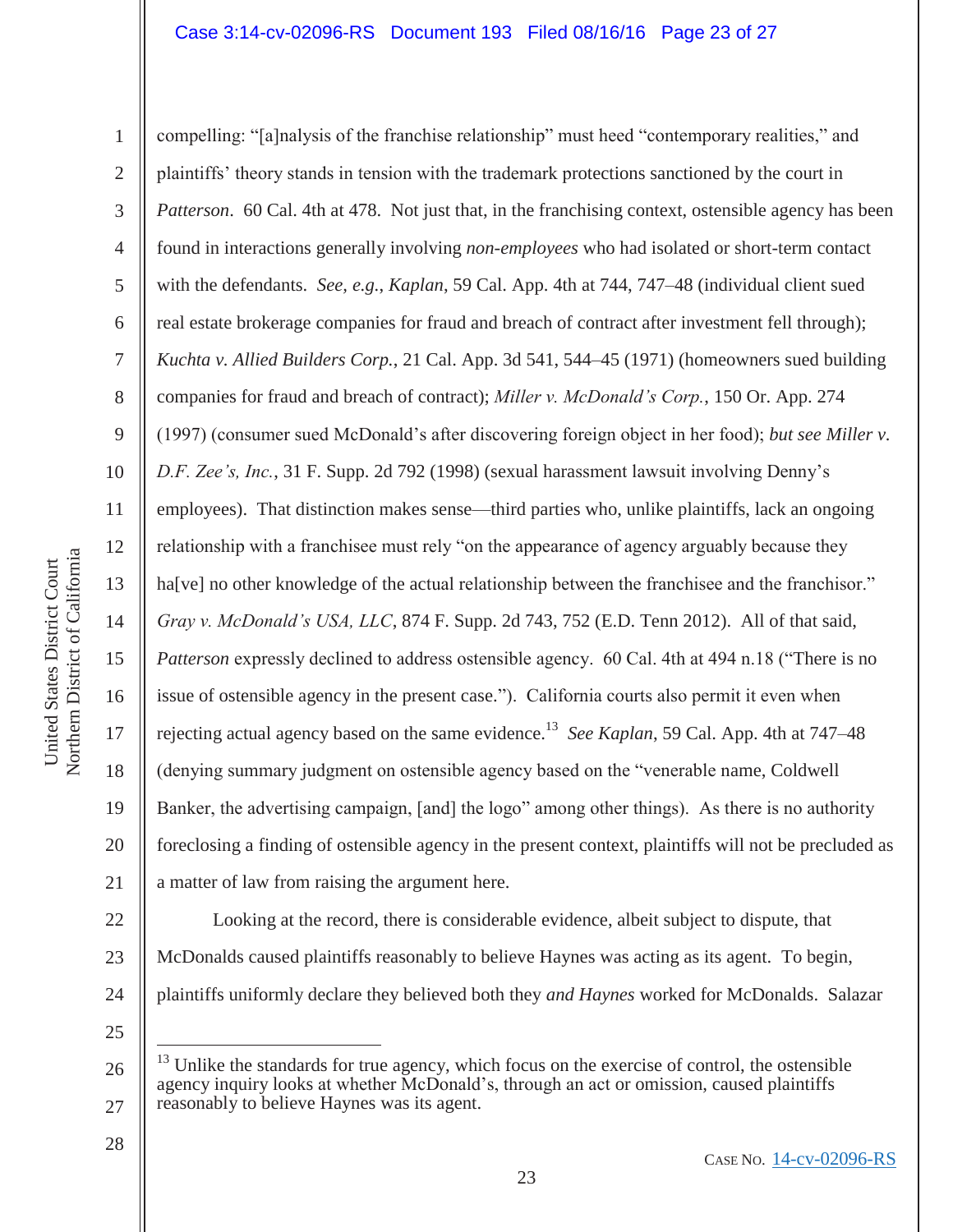1 2 3 4 5 6 7 8 9 10 11 12 13 14 15 16 17 18 19 20 Decl. ¶ 2; Zarate Decl. ¶ 2; Lopez Decl. ¶ 2. They also must wear McDonalds uniforms, prepare and serve McDonalds food in McDonalds packaging, and greet customers by saying "Welcome to McDonald's." *See, e.g.*, Salazar Decl. ¶ 2(a). Plaintiffs' managers, who were subject to training by McDonalds and interacted regularly with McDonalds consultants, wore McDonalds' uniforms, and referred to themselves as "working for McDonald's." *See, e.g.*, Salazar Decl. ¶¶ 2(b), (c). Salazar and Lopez applied through a McDonalds website, which said they were seeking "a job opportunity with McDonald's." Salazar Dep. 33:1–34:23; Salazar Decl. ¶ 2(f); Lopez Dep. 31:12– 25; Lopez Decl. ¶ 2(g). Zarate's written application likewise was emblazoned with McDonalds' logos. Zarate Dep. 21:3–9 & Ex. 1. As noted above, McDonalds was responsible for some of the content contained in plaintiffs' orientation materials, *see* Haynes Sr. Dep. 146:11–18, and plaintiffs also received documents styled as "McDonald's Store Policies." Lopez Dep. Ex. 12. Although Kimberly Keeton, a Haynes employee, attests she tells interviewees they are applying to work for a franchisee, she did not interview Salazar, Lopez, or Zarate. Salazar Decl. ¶ 5; Zarate Dep. 21:3–24:9; Lopez Decl. ¶ 4. Plaintiffs contend nobody ever told them McDonalds was *not* their employer, Lopez Decl.  $\P$  5; Zarate Decl.  $\P$  2(g); Salazar Decl.  $\P$  6, and plaintiffs themselves had direct interaction with McDonalds' business consultants, *see, e.g.*, Salazar Dep. 111:2–16; Zarate Dep. 150:8–151:12. As to reliance, plaintiffs submit they sought employment at McDonalds because it "is a large corporation with many stores around the world," "would involve a steady job in a safe environment," and "would make sure [they were] paid and treated correctly, because it is a large corporation with standardized systems." *See, e.g.*, Salazar Decl. ¶ 3.

21 22 23 24 25 26 27 On the other hand, the evidence McDonalds invokes establishes a genuine dispute over the reasonableness of plaintiffs' beliefs that Haynes was acting as McDonalds' agent. For instance, McDonalds notes the online employment applications *also* state plaintiffs "were applying for employment with an independently owned and operated McDonald's franchisee, a separate company and employer from McDonald's Corporation and any of its subsidiaries." Lopez Dep. Exs. 1, 2; Salazar Dep. Exs. 1, 2. Importantly, similar disclosures, while persuasive, have not been found automatically to defeat the reasonableness of an individual's beliefs. *See, e.g.*, *Kaplan*, 59

Northern District of California Northern District of California United States District Court United States District Court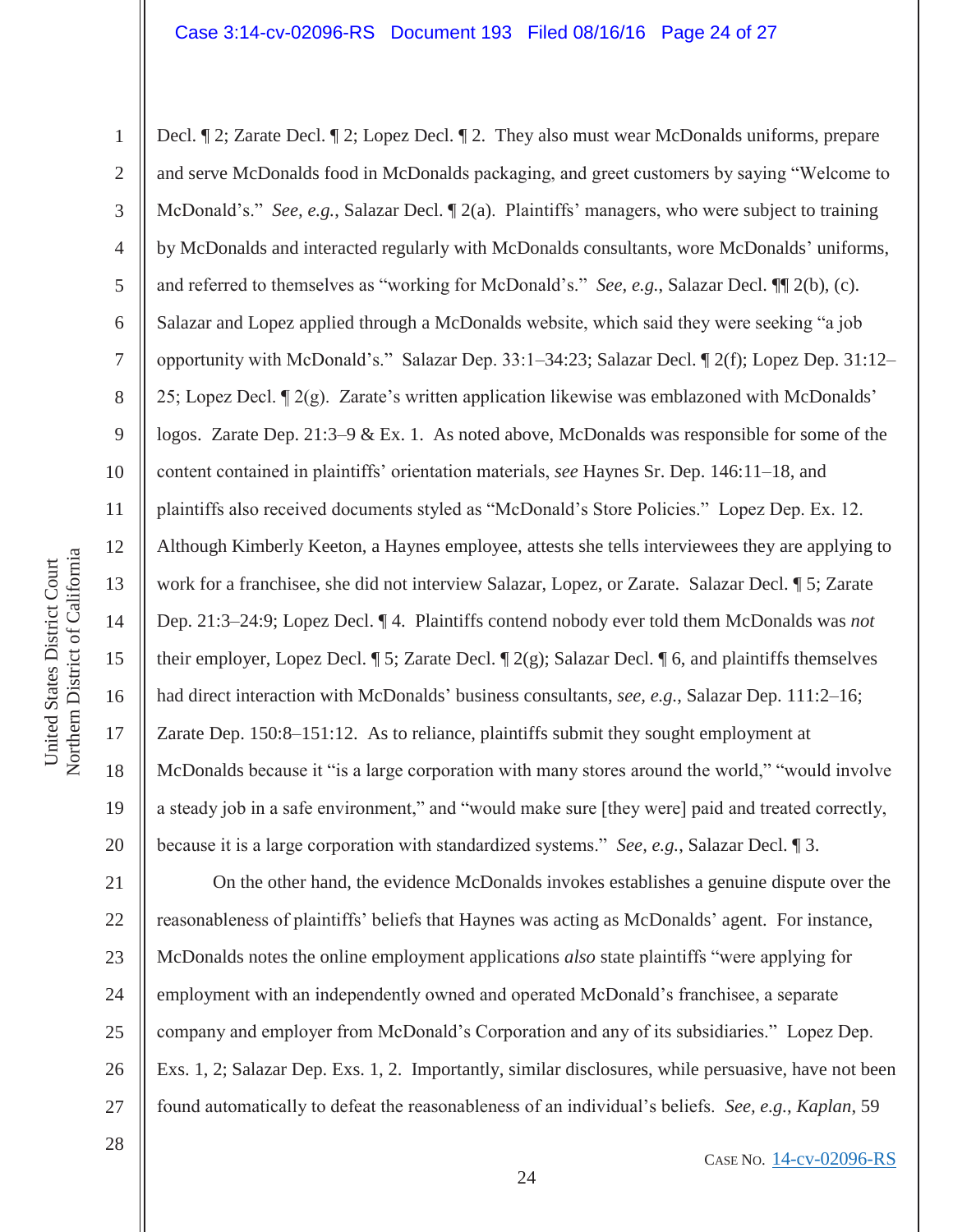Cal. App. 4th at 744 (noting presence of disclaimer); *Miller v. McDonald's Corp.*, 150 Or. App. 274, 284 (1997) (concluding there was a disputed issue over whether one disclosure was sufficient to defeat the impression of control cultivated by the franchisor).

 Though it is a close call, particularly as plaintiffs are long-term employees, viewing the evidence in the light most favorable to plaintiffs, a jury could reasonably find McDonalds to be a joint employer by virtue of an ostensible agency relationship. The motion for summary judgment must accordingly be denied as to that theory underlying the alleged Labor Code violations.<sup>14</sup>

### **F. Negligence**

 To sustain the negligence claim, plaintiffs must show McDonalds owed them a duty of care, the duty was breached, McDonalds' conduct caused the breach, and they suffered damages. *See McIntyre v. Colonies-Pac., LLC*, 228 Cal. App. 4th 664, 671 (2014). Plaintiffs aver McDonalds' duty arises from its position as a direct beneficiary of their services. Compl. ¶ 212. They further insist McDonalds did not exercise due care in its contracting and supervision of the Haynes Partnership. *Id.* 1212. Specifically, they assert McDonalds knew or should have known Haynes was violating their "employment law rights" because "McDonald's closely monitored, supervised, and controlled Haynes Partnership restaurant operations, including the hours worked by Plaintiffs . . . the breaks received by those crew members, the amounts paid to those crew members, and the conditions under which those crew members labored." Compl. ¶ 137. As a result of this conduct, plaintiffs maintain they suffered lost wages. *Id.* ¶ 215.

20 21 22 23 Summary judgment will be granted in favor of McDonalds on the negligence claim, as required by California's new right-exclusive remedy doctrine. "As a general rule, where a statute creates a right that did not exist at common law and provides a comprehensive and detailed remedial scheme for its enforcement, the statutory remedy is exclusive." *Rojo v. Kliger*, 52 Cal.

24

 $\overline{a}$ 

28

25 26 27 Conspiracy and aiding and abetting theories of liability appear in the complaint and are addressed in McDonalds' opening brief, but plaintiffs do not press those theories in opposition, and they are not factually supported. Accordingly, summary judgment will be entered in favor of McDonalds on those theories of liability.

1

2

3

4

5

6

7

8

9

10

11

12

13

14

15

16

17

18

19

CASE NO. 14-cv-02096-RS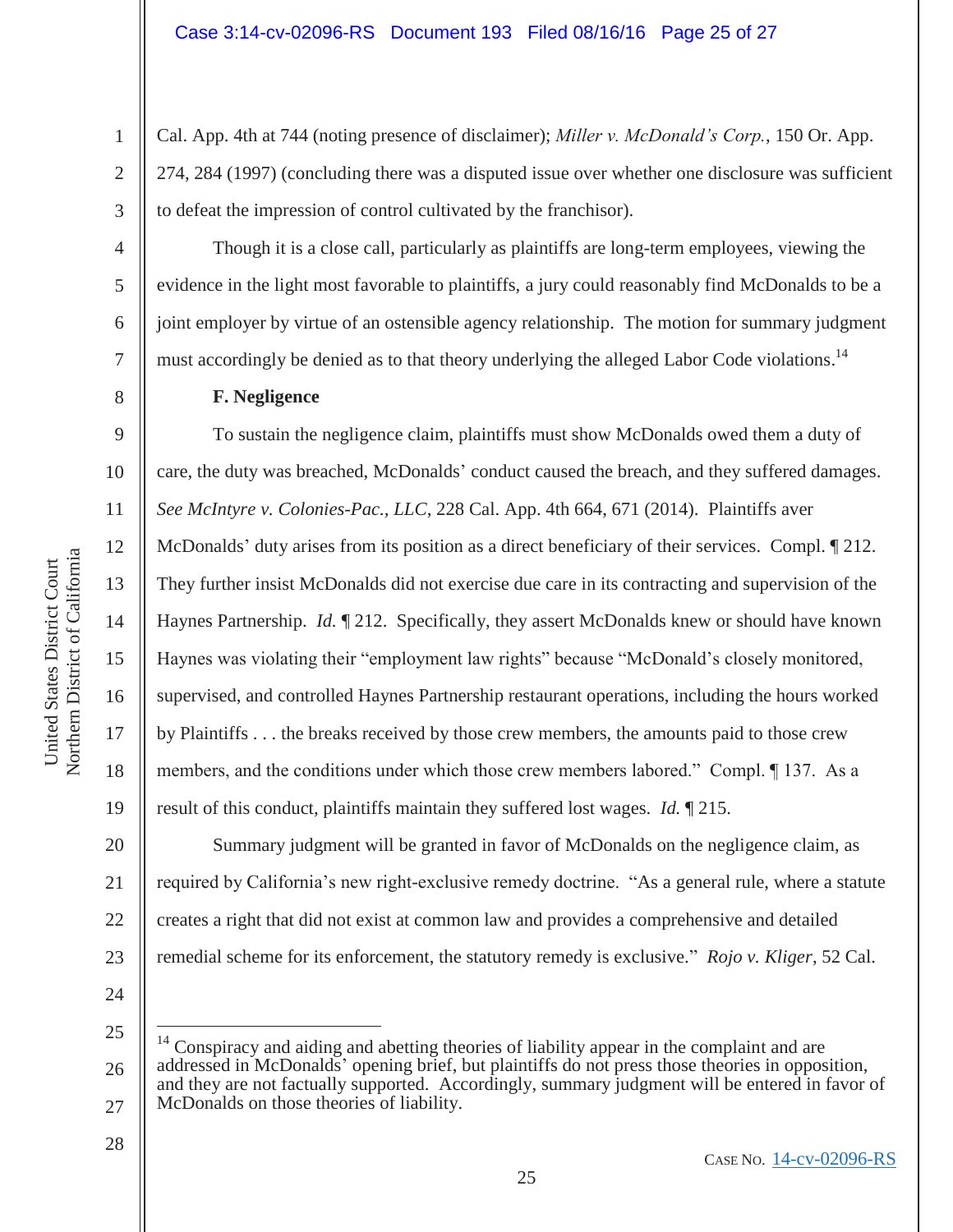13

14

15

16

17

18

19

20

21

22

1 2 3 4 5 6 7 8 9 10 11 3d 65, 79 (1990). The California Court of Appeal has found the Labor Code statutes regulating minimum wages, rest breaks, meal breaks, and pay stubs "created new rights and obligations not previously existing in the common law" and "provide[] a comprehensive and detailed remedial scheme for [their] enforcement." *Brewer v. Premier Golf Properties*, 168 Cal. App. 4th 1243, 1253–54 (2008). As plaintiffs' negligence claim asserts the same factual basis underlying its Labor Code claims, they may not deploy the common law to "duplicate the theories of liability [they] assert under the California Labor Code."15 *Ochoa*, 133 F. Supp. 3d at 1241. *See also Santiago v. Amdocs, Inc.*, No. C 10–4317 SI, 2011 WL 1303395, at \*3–4 (N.D. Cal. Apr. 2, 2011) (declining to permit common law conversion claim based on statutory wage and hour violations); *Helm v. Alderwoods Grp., Inc.*, 696 F. Supp. 2d 1057, 1077–78 (2009) (concluding "common law claims premised on [Labor Code violations] are therefore preempted").

# **V. CONCLUSION**

Viewing the undisputed evidence in the light most favorable to plaintiffs, McDonalds did not retain or exert direct or indirect control over plaintiffs' hiring, firing, wages, hours, or material working conditions. Nor did McDonalds suffer or permit plaintiffs to work, engage in an actual agency relationship, participate in a conspiracy, or aid and abet the alleged wage and hour violations. Accordingly, summary judgment for defendants will be entered on those theories. The motion for summary judgment also will be granted as to plaintiffs' negligence claim. The motion must be denied in part, however, because plaintiffs' Labor Code claims may proceed under an ostensible agency theory.

 The only disputed sealing issue is exhibit 30 to the deposition of Jennie Watt. *See* Dkt. No. 155, Ex. P-30. McDonalds demonstrates adequately that the document describes in detail its

23

 $\overline{a}$ 

<sup>24</sup>  25 26 27 <sup>15</sup> Plaintiffs invoke *Carillo v. Schneider Logistics, Inc.*, No. CV 11-8557 CAS (DTBx) (C.D. Cal. May 13, 2013), which denied a motion to dismiss a negligence claim against Walmart based on allegations that Walmart failed to exercise due care in hiring and supervising a subcontractor who employed the plaintiffs. Plaintiffs' negligence claim, however, fundamentally is premised on McDonalds' monitoring, supervision, and control of their working conditions, and thus is an attempt to "hold [McDonalds] liable in negligence due to [McDonalds'] violations of the California employment statutes." *Carillo*, No. CV 11-8557 CAS (DTBx) at 11.